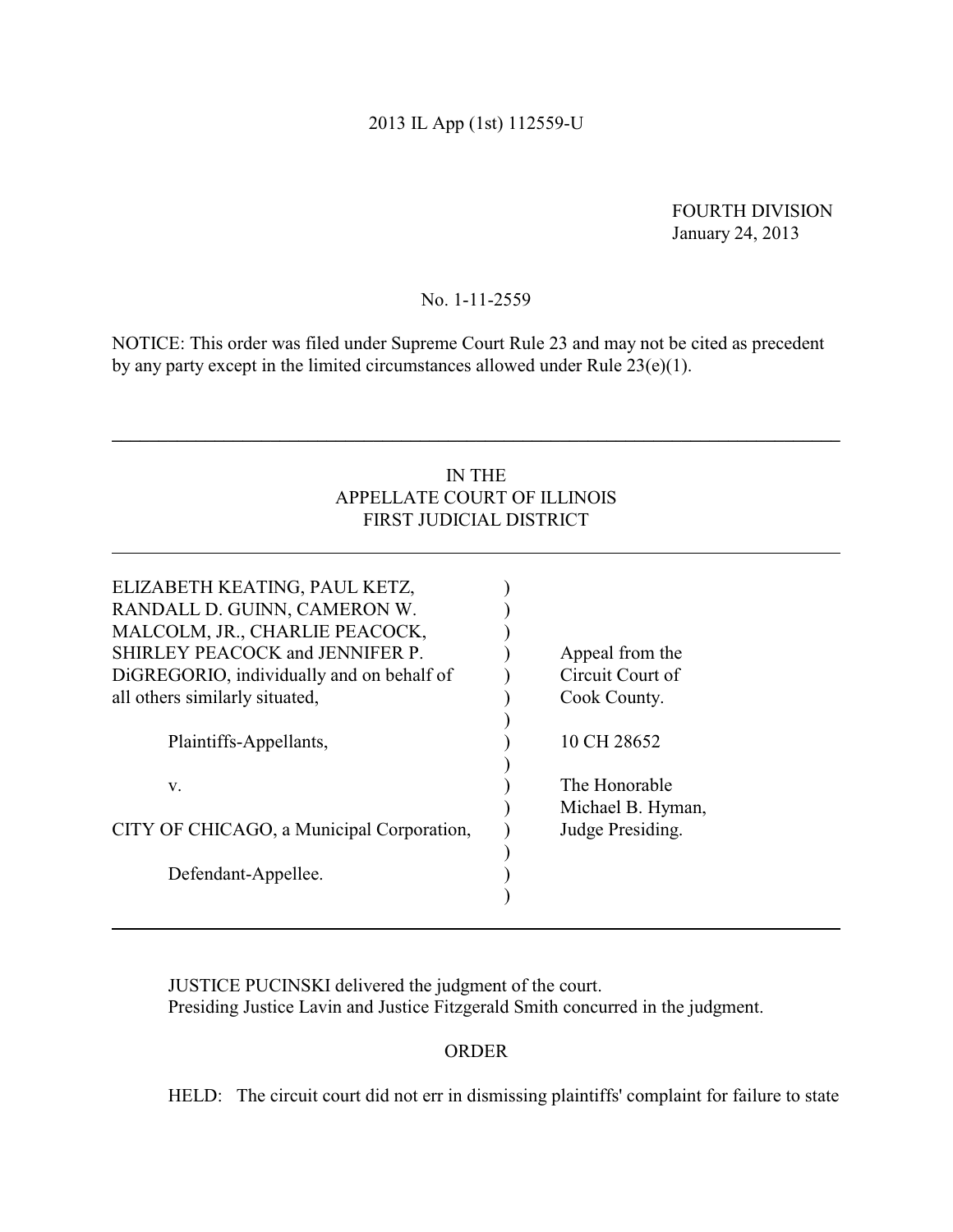a claim because the City of Chicago's red light camera ordinance was valid and the Illinois enabling legislation was constitutional and not special local legislation. Dismissal as to the claims brought by plaintiffs Elizabeth Keating and Shirley Peacock based on lack of standing was proper because they were not issued citations from the City. As to the remaining plaintiffs, dismissal on the basis of the voluntary payment doctrine was error, as plaintiffs were under sufficient duress to pay the fines or be subject to further penalties, judgment, and attorney fees and costs. However, dismissal for failure to state a cause of action was appropriate. Chicago's red light camera ordinance was not void, as Chicago had jurisdiction to enact the provision pursuant to its home rule authority and was not in conflict with the Illinois Vehicle Code's proscription against the enactment of ordinances regulating moving violations. As Chicago had home rule authority to enact the ordinance and did not need an enabling act, the ordinance was not void either prior to or subsequent to the enabling act.

## ¶ 1 BACKGROUND

¶ 2 On July 9, 2003, the City of Chicago enacted an ordinance under the Chicago Municipal Code referred to as the red light camera program, which established liability and penalties for registered owners of vehicles used in violation of a red light signal. See Chicago Municipal Code. §§ 9-102-010 to 9-102-070 (added July 9, 2003). The new provisions established a red light violation and fine for the registered owner of a vehicle when the vehicle was used in a red light violation and a recorded image of the violation is recorded by an automated traffic law enforcement system. Chicago Municipal Code § 9-102-020 (added July 9, 2003). The red light camera program uses electronic monitoring devices to detect and record images of vehicles caught in an intersection in violation of a red light traffic signal. If the camera records a red light violation, the registered owner of the offending vehicle is mailed a written citation that includes copies of the photographs taken and describes how the owner may either contest the citation through an adjudication by mail or an in-person administrative hearing or pay the fine. Under the ordinance, regardless of who the driver was, it is the registered owner of the vehicle who is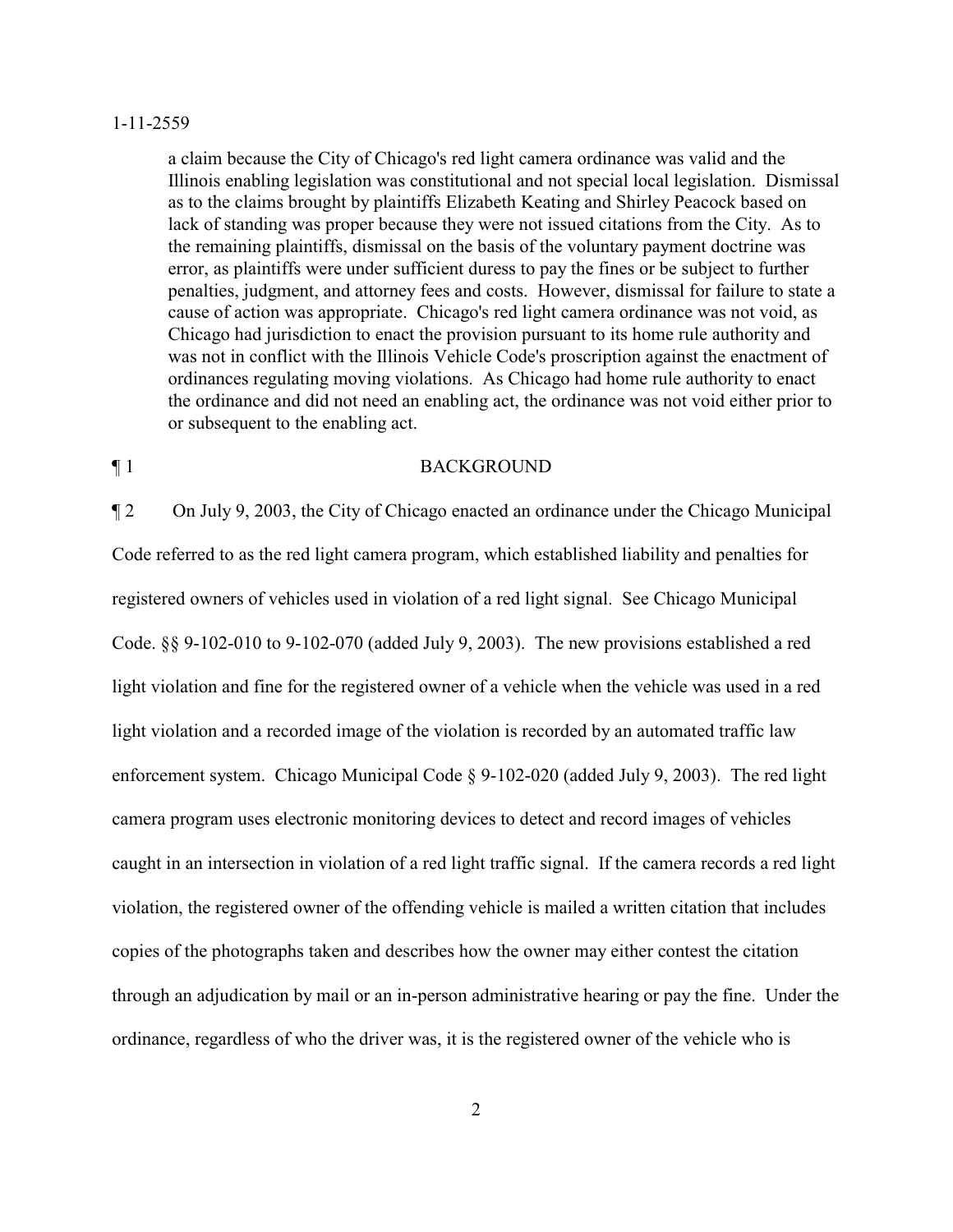liable. Chicago Municipal Code § 9-102-020 (added July 9, 2003).

¶ 3 An enabling act under the Illinois Vehicle Code (625 ILCS 5/1-100 *et seq*. (West 2006) was enacted effective May 22, 2006, which authorized red light camera programs in eight Illinois counties: Cook; DuPage; Kane; Lake; Madison; McHenry, St. Clair; and Will County. See 625 ILCS 5/11-208(f) (West 2006) (added by Pub. Act 94-795, eff. May 22, 2006); 625 ILCS 5/11- 208.6(m) (West 2006).

¶ 4 Plaintiffs Paul Ketz, Randall Guinn, Cameron Malcolm, Jr., Charlie Peacock, and Jennifer DiGregorio are all registered vehicle owners who received red light violation citations from the City of Chicago. Plaintiff Shirley Peacock is Charlie Peacock's wife and was allegedly the driver of his vehicle for at least several of the six notices issued to Charlie Peacock and allegedly jointly paid the fines. The plaintiffs all paid the fines. Charlie Peacock first contested some of the notices of citation by mail. Jennifer DiGregorio contested the citation at an inperson hearing but was adjudicated liable. The amended complaint alleged that Plaintiff Elizabeth Keating "has received and unsuccessfully contested red light violation notices in other Illinois jurisdictions and reasonably expects and fears that she will receive one or more red light violation notices from the defendant City." Keating received a red light citation issued in Markham, Illinois and filed an administrative review action challenging her citation and that case was consolidated with the instant case and stayed pending resolution of this appeal. The remaining plaintiffs paid their fines. Plaintiffs then filed the instant action in circuit court.

¶ 5 Plaintiffs' amended complaint alleged that the City lacked home rule authority to enact the red light camera ordinance and for administrative adjudication of violations of the ordinance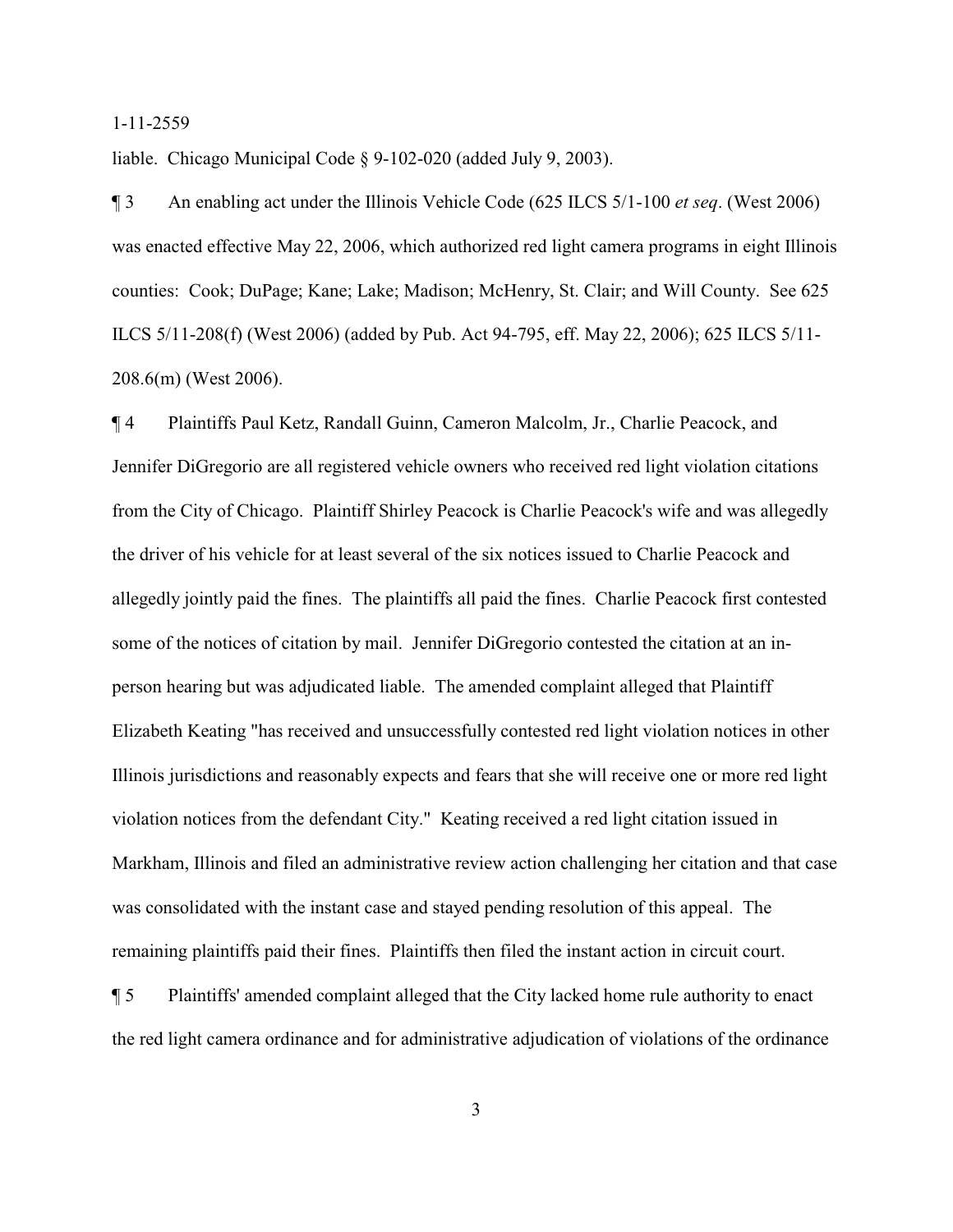and that the enabling act was unconstitutional because it was special or local legislation in violation of the Illinois Constitution. Plaintiffs sought a declaratory judgment that the ordinance was invalid, an injunction prohibiting the City from collecting fines under the program, and an order requiring the City to make restitution to plaintiffs and class members.

¶ 6 The City moved to dismiss the amended complaint in a combined motion pursuant to both section 2-615 and section 2-619 of the Illinois Code of Civil Procedure (735 ILCS 5/2-615, 5/2-619 (West 2010)), and after briefing and hearing the circuit court granted the City's motion. The court held that plaintiffs Elizabeth Keating and Shirley Peacock lacked standing because they did not receive citations from the City, and that the remaining plaintiffs did not have standing to assert that the City lacked home-rule power for the period of time from the enactment of the ordinance until the Illinois legislative enabling act because no plaintiff received a citation during that time. The court also rejected plaintiffs' claim that the enabling act violated the special or local law provision of the Illinois constitution because there was a rational basis for the legislature to enact the provision. The court further held that the voluntary payment doctrine barred plaintiffs' claims because they voluntarily paid the fines for the red light camera tickets. Plaintiffs appealed.

¶ 7 On appeal, plaintiffs argue that the circuit court erred in dismissing the action because: (1) the enabling act is unconstitutional local legislation; (2) the City's red light camera ordinance was void from its enactment and remained invalid after the passage of the Illinois red camera light program enabling legislation; (3) that the City's ordinance remained void after the enabling legislation specifically because the City never re-enacted its ordinance; and (4) alternatively, the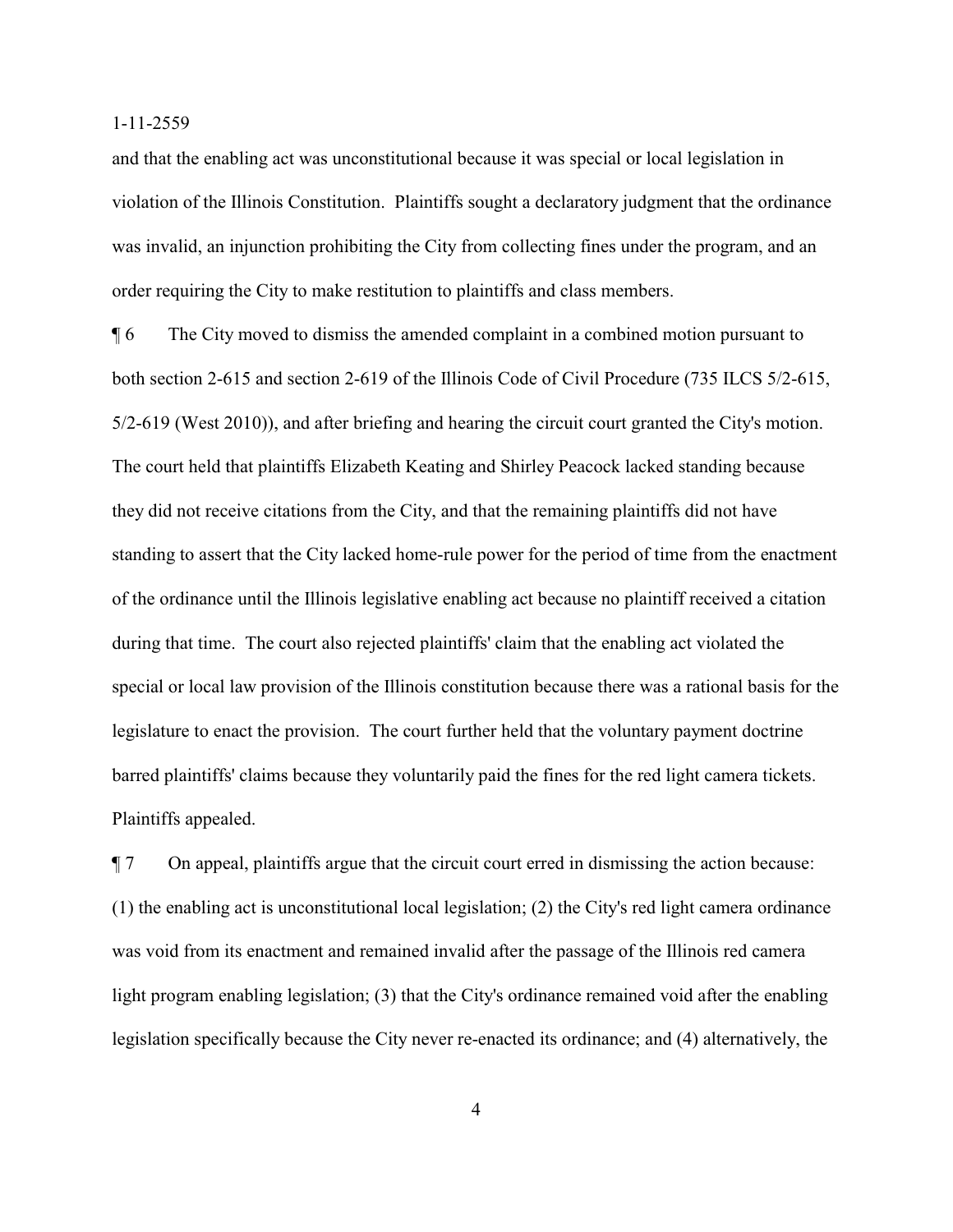voluntary payment doctrine does not bar plaintiffs' action. The City argues that plaintiffs Keating and Shirley Peacock lack standing because they did not receive citations from the City, and that the remaining plaintiffs lack standing to challenge the ordinance's validity prior to the enactment of the Illinois enabling legislation. The City also argues that plaintiffs waived the argument that it had to re-enact the ordinance after the enabling act in order to be valid. We first address the threshold issue of standing, and then the remaining arguments advanced by plaintiffs on appeal.

- ¶ 8 ANALYSIS
- 

#### ¶ 9 I. Standing

¶ 10 We first address the City's argument that plaintiffs lack standing. Lack of standing is an affirmative defense in Illinois. *Greer v. Illinois Housing Development Authority*, 122 Ill. 2d 462, 494 (1988). Standing may appropriately be raised by a motion for involuntary dismissal under section 2-619. *In re Custody of McCarthy*, 157 Ill. App. 3d 377, 380 (1987). Our review of a trial court's disposition of a section 2-619 motion is *de novo*. *Kedzie & 103rd Currency Exchange Inc. v. Hodge*, 156 Ill. 2d 112, 116 (1993).

- ¶ 11 The requirements for standing were stated by the Illinois Supreme Court held in *Greer*: "Standing in Illinois requires only some injury in fact to a legally cognizable interest. [Citation.] More precisely, the claimed injury, whether 'actual or threatened' [citation], must be: (1) 'distinct and palpable' [citation]; (2) 'fairly traceable' to the defendant's actions [citation]; and (3) substantially likely to be prevented or redressed by the grant of the requested relief [citations]." *Greer*, 122 Ill. 2d at 492-93.
- ¶ 12 A. Plaintiffs Elizabeth Keating and Shirley Peacock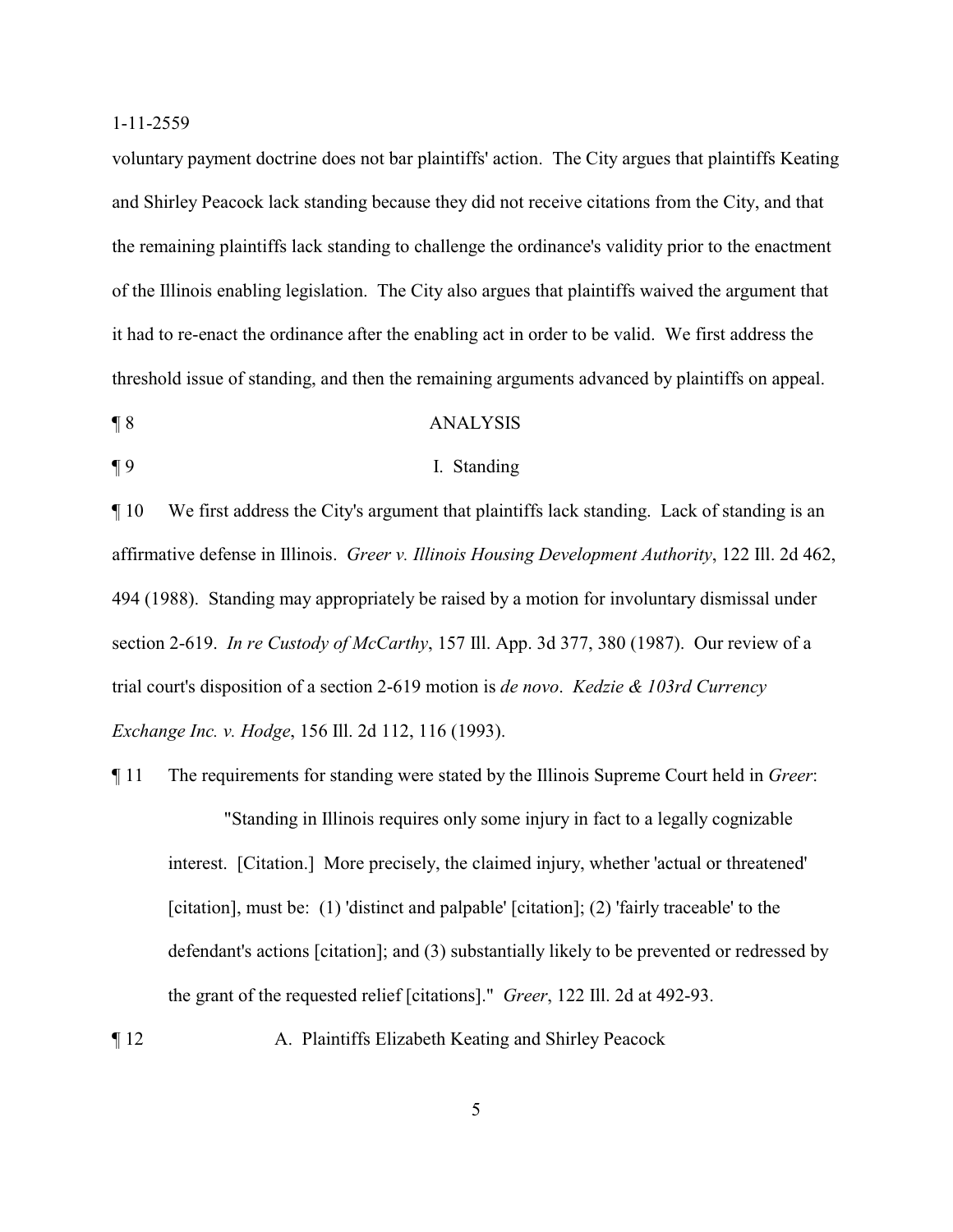¶ 13 "In the context of an action for declaratory relief, there must be an actual controversy between adverse parties, with the party requesting the declaration possessing some personal claim, status, or right which is capable of being affected by the grant of such relief. [Citation.]" *Greer*, 122 Ill. 2d at 492-93. The Illinois red light camera legislation specifically provided for ticketing the registered owner of a vehicle photographed by an automated red light camera, regardless of who was driving. See 625 ILCS 5/11–208.6(d) (West 2006).

¶ 14 Keating did not receive a red light camera citation from defendant City of Chicago. Her allegation in the amended complaint of speculative future harm in receiving a red light camera ticket from Chicago is insufficient to confer standing. As Keating did not receive any injury that is fairly traceable to the City's actions, there is no actual controversy sufficient to confer standing in this declaratory judgment action. Dismissal of Elizabeth Keating's claim based on lack of standing was appropriate and we affirm.

¶ 15 Shirley Peacock was not the registered owner of the vehicle cited and was not issued a citation, and therefore also did not receive any injury that is fairly traceable to the City's actions. While Shirley argues that there was indirect harm *vis a vis* the relationship with her husband, Charlie Peacock, who is the registered owner of the vehicle, because she split the cost of the fine with him, the fact remains that she herself was not cited under the ordinance. Shirley provides no authority for the proposition that the indirect harm she alleges can be the basis for a lawsuit based on the ordinance. We conclude she lacks standing to maintain this action on her own behalf. Therefore, dismissal of her claim due to lack of standing was also appropriate and we affirm. ¶ 16 B. The Remaining Plaintiffs Ketz, Guinn, Malcolm, Charlie Peacock, and DiGregorio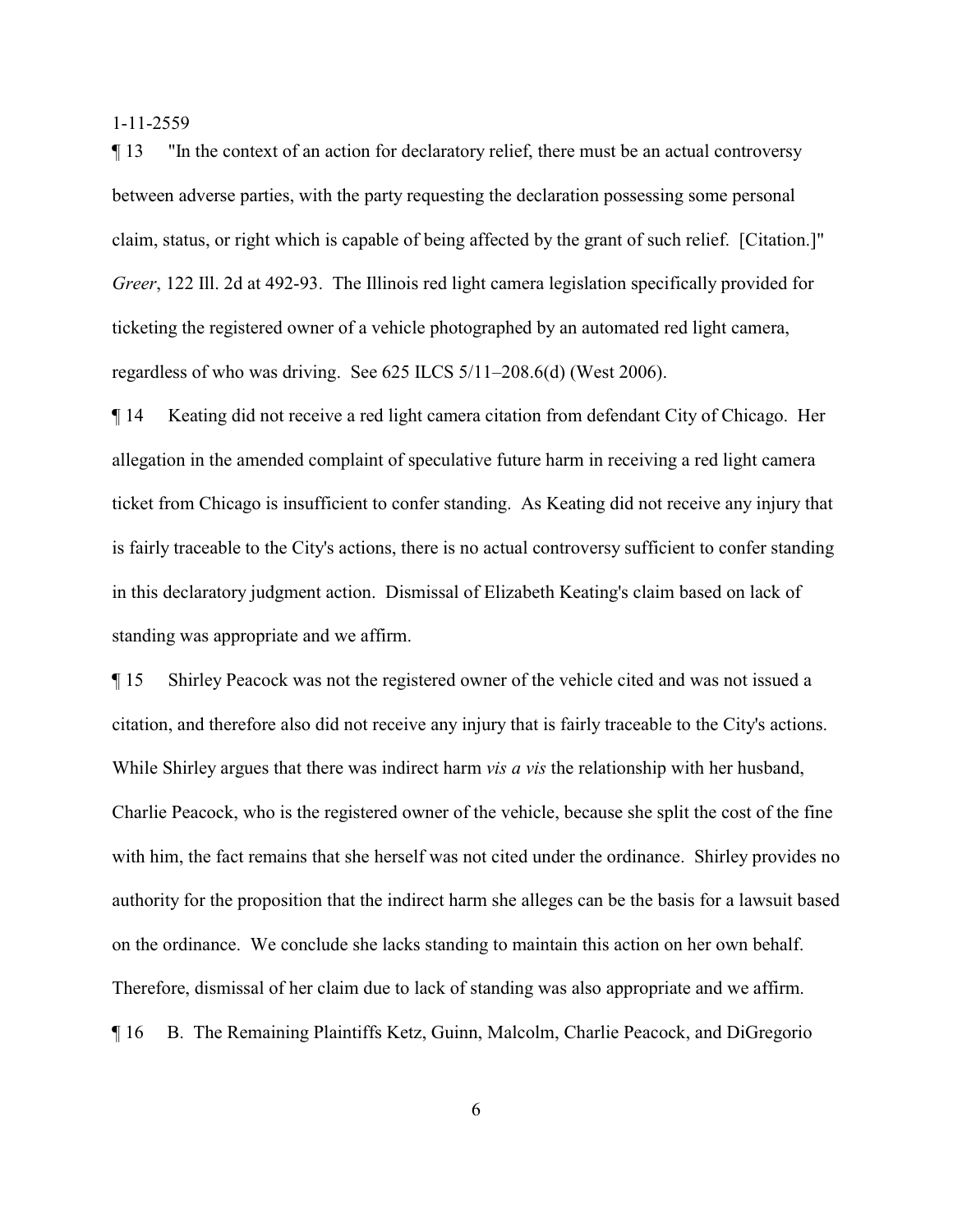¶ 17 Paul Ketz, Randall Guinn, Cameron Malcom, Jr., Charlie Peacock, and Jennifer DiGregorio (remaining plaintiffs) all received red light camera citations from the City and thus have standing. Whether the remaining plaintiffs received their red light camera citations before or after the passage of the enabling act in 2006 does not impact their standing, because plaintiffs in their amended complaint did not only allege that the City's ordinance was invalid when enacted in 2003 prior to the 2006 enabling legislation; they also alleged that the ordinance remained invalid after the 2006 enabling act because the enabling act was unconstitutional. ¶ 18 The remaining plaintiffs argue that: (1) Chicago's red light ordinance was invalid from its inception in 2003 because the City lacked authority to enact the ordinance in the first place; (2) the City subsequently needed to re-enact the ordinance once authority was granted in the enabling act by the State; (3) the ordinance remained invalid after that passage of the legislature's enabling act; and (4) the circuit court erred in applying the voluntary payment doctrine to dismiss their lawsuit.

¶ 19 The City claims the remaining plaintiffs lack standing to argue that the ordinance was invalid when adopted in 2003 because the remaining plaintiffs all received citations after the passage of the enabling act in 2006. However, the remaining plaintiffs argue that the ordinance was not only invalid when adopted by the City in 2003 but that it remained invalid during the time they received citations, even after the passage of the enabling act in 2006, thus conferring standing.

¶ 20 The City also argues that the remaining plaintiffs waived the argument that the ordinance needed to be re-enacted after the passage of the Illinois enabling act because they did not raise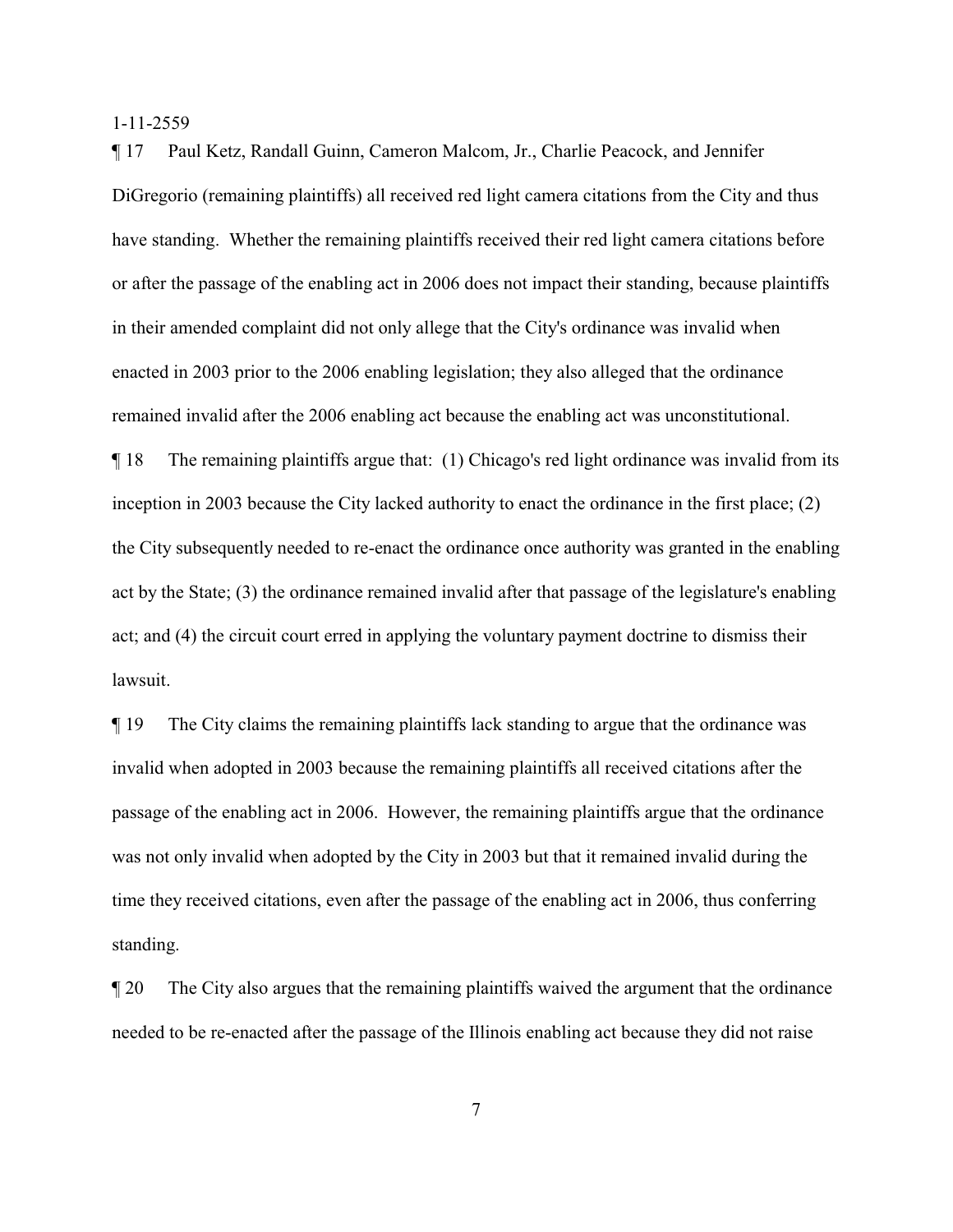the specific argument that re-enactment of the ordinance was necessary after the enabling act. While plaintiffs did argue generally that the City did not have home rule authority to enact the ordinance prior to the enabling act, they also maintained below that the enabling act was unconstitutional, and thus did not raise any argument that the City should have re-enacted its ordinance after the enabling act. Thus, plaintiffs did waive this argument below. Where a party does not raise an argument in the trial court, the argument is forfeited on appeal. See *Robinson v. Toyota Motor Credit Corp*., 201 Ill. 2d 403, 413 (2002) (citing *Wagner v. City of Chicago*, 166 Ill. 2d 144, 147 (1995)). See also *Haudrich v. Howmedica, Inc.*, 169 Ill. 2d 525, 539 (1996) (holding that defendants waived their preemption argument by failing to raise it in the trial court). ¶ 21 Therefore, we address the remaining arguments: (1) that the City's ordinance was and remained invalid from its adoption in 2003 because the City lacked home rule authority; (2) that the legislature's enabling act was unconstitutional special local legislation that lacked rational basis; and (3) that the circuit court erred in applying the voluntary payment doctrine as an additional basis to dismiss their suit.

¶ 22 II. Chicago's Ordinance is Valid

¶ 23 Our review of a combined motion to dismiss pursuant to both section 2-615 and section 2-619 of the Illinois Code of Civil Procedure is *de novo*. *Kean v. Wal-Mart Stores, Inc*., 235 Ill. 2d 351, 361 (2009). Additionally, the trial court's ruling that an ordinance was an appropriate exercise of home rule authority presents a question of law, which we review *de novo*. *People v. Whitney*, 188 Ill.2d 91, 98 (1999).

¶ 24 The ordinance at issue in this case is as follows: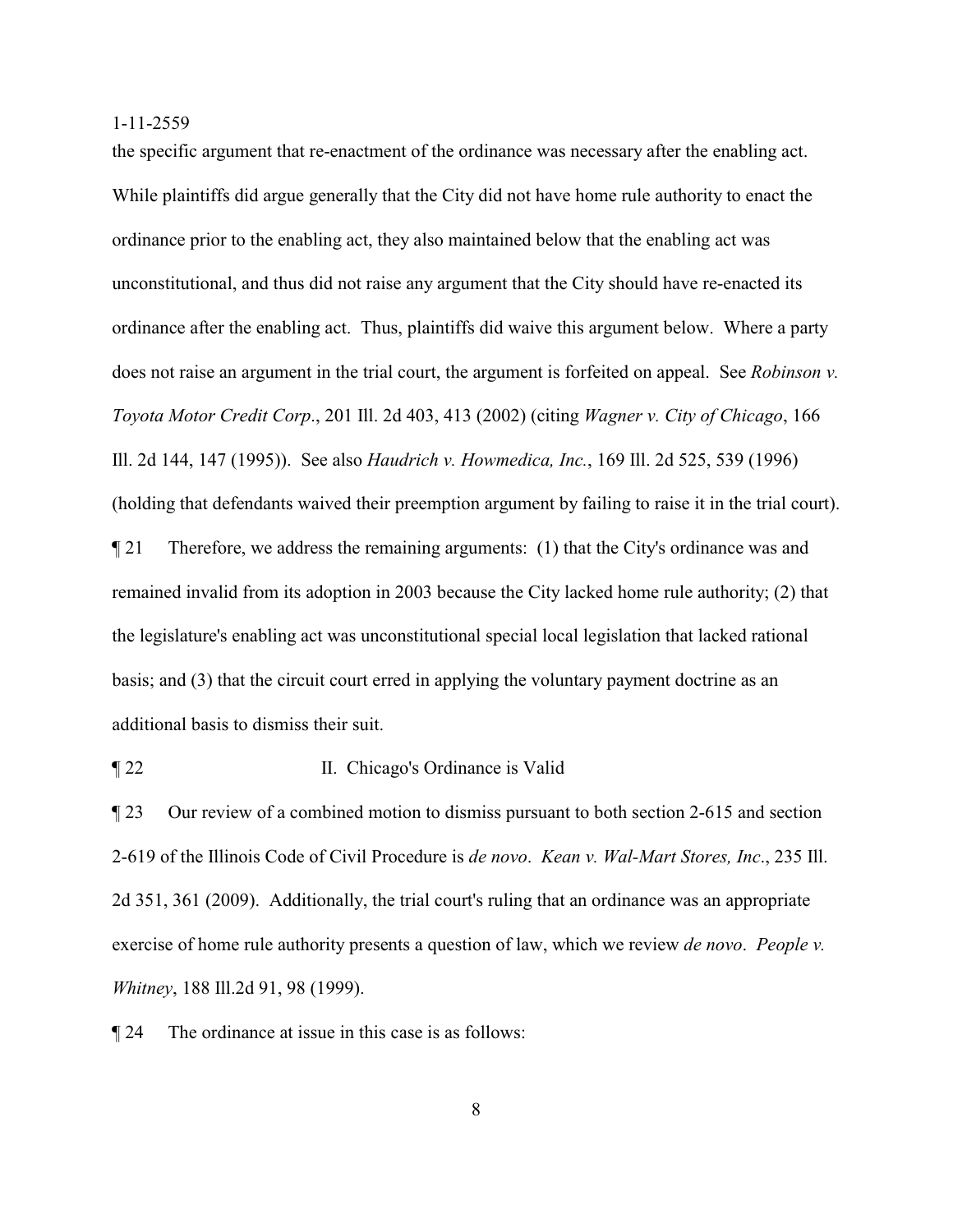"9-102-020 Automated traffic law enforcement system violation.

(a) The registered owner of record of a vehicle is liable for a violation of this section and the fine set forth in Section 9-100-020 when the vehicle is used in violation of Section 9-8-020(c) or Section 9-16-030(c) and a recorded image of the violation is recorded by an automated traffic law enforcement system." Chicago Municipal Code § 9-102-020 (added July 9, 2003).

¶ 25 Section 9-8-020 governs traffic signal controls and provides that traffic facing a steady red signal must stop at a clearly marked stop line or, if none, then before entering the intersection and must remain standing until an indication to proceed is shown. Chicago Municipal Code § 9-8-020(c) (added July 12, 1990). Section 9-16-030 governs turns on red signals. Chicago Municipal Code § 9-16-030 (added July 12, 1990).

¶ 26 Under the Illinois Constitution, a municipality with a population exceeding 25,000 is deemed a "home rule unit" and is granted authority to enact laws relating to the rights and duties of its citizens:

"[A] home rule unit may exercise any power and perform any function pertaining to its government and affairs including, but not limited to, the power to regulate for the protection of the public health, safety, morals and welfare; to license; to tax; and to incur debt." Ill. Const.1970, art. VII, § 6(a).

¶ 27 This constitutional provision pertaining to powers of home rule units was intended to give home rule units the broadest powers possible to regulate matters of local concern. *Palm v. 2800 Lake Shore Drive Condominium Ass'n*, 401 Ill. App. 3d 868, 873 (2010) (citing *Scadron v. City*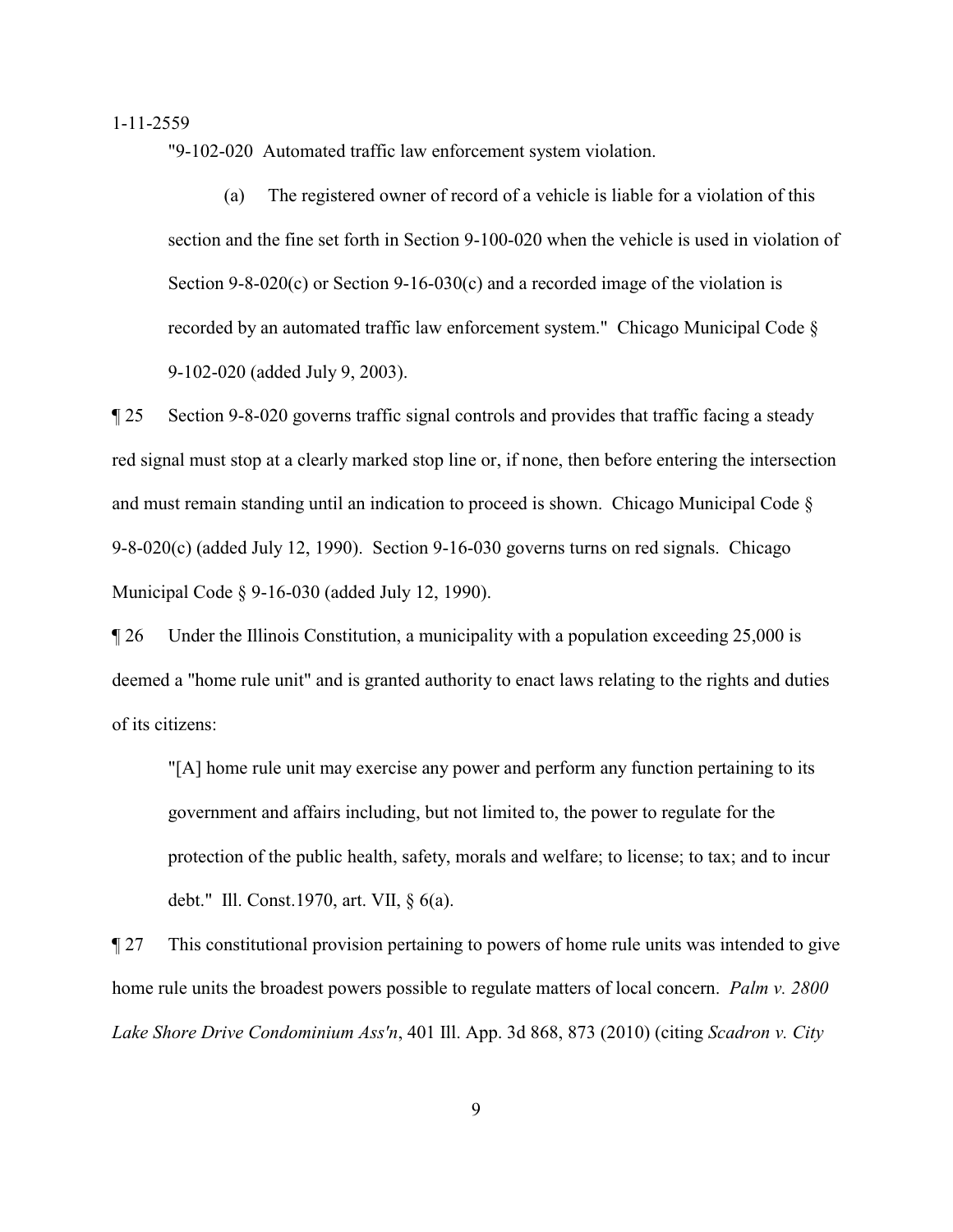*of Des Plaines*, 153 Ill. 2d 164, 174 (1992)). As the Illinois Supreme Court has recently explained, under the 1870 Illinois Constitution, the balance of power between our state and local governments was heavily weighted toward the state, but the 1970 Illinois Constitution drastically altered that balance, giving local governments more autonomy. *City of Chicago v. Stubhub, Inc*., 2011 IL 111127, ¶ 18 (citing *Schillerstrom Homes, Inc. v. City of Naperville*, 198 Ill. 2d 281, 286-87 (2001), *City of Evanston v. Create, Inc.*, 85 Ill. 2d 101, 107 (1981) (quoting 4 Record of Proceedings, Sixth Illinois Constitutional Convention 3024)). Municipalities now enjoy "the broadest powers possible" under the Constitution. *Stubhub*, 2011 IL 111127 at ¶ 18 (quoting *Scadron v. City of Des Plaines*, 153 Ill. 2d 164, 174, 606 N.E.2d 1154, 180 Ill. Dec. 77 (1992)). In contrast, under "Dillon's Rule," "non-home-rule units possess only those powers specifically conveyed by the constitution or by statute; thus, such a unit may regulate in a field occupied by state legislation only when the constitution or a statute specifically conveys such authority." *Tri-Power Resources, Inc. v. City of Carlyle*, 2012 IL App (5th) 110075, ¶ 10 (quoting *Janis v. Graham*, 408 Ill. App. 3d 898, 902 (2011)).

¶ 28 The City of Chicago is a home rule unit. *Palm v. 2800 Lake Shore Drive Condominium Ass'n*, 401 Ill. App. 3d 868, 873 (2010). As such, our analysis is determined by the much broader scope of authority granted to the City of Chicago as a home rule authority.

¶ 29 "Under article VII, section 6, of the Illinois Constitution, home rule units of local government may enact regulations when the state has not specifically declared its exercise to be exclusive." *Village of Sugar Grove v. Rich*, 347 Ill. App. 3d 689, 694 (2004) (citing Ill. Const. 1970 art. VII, § 6, *T & S Signs, Inc. v. Village of Wadsworth*, 261 Ill. App. 3d 1080, 1090 (1994).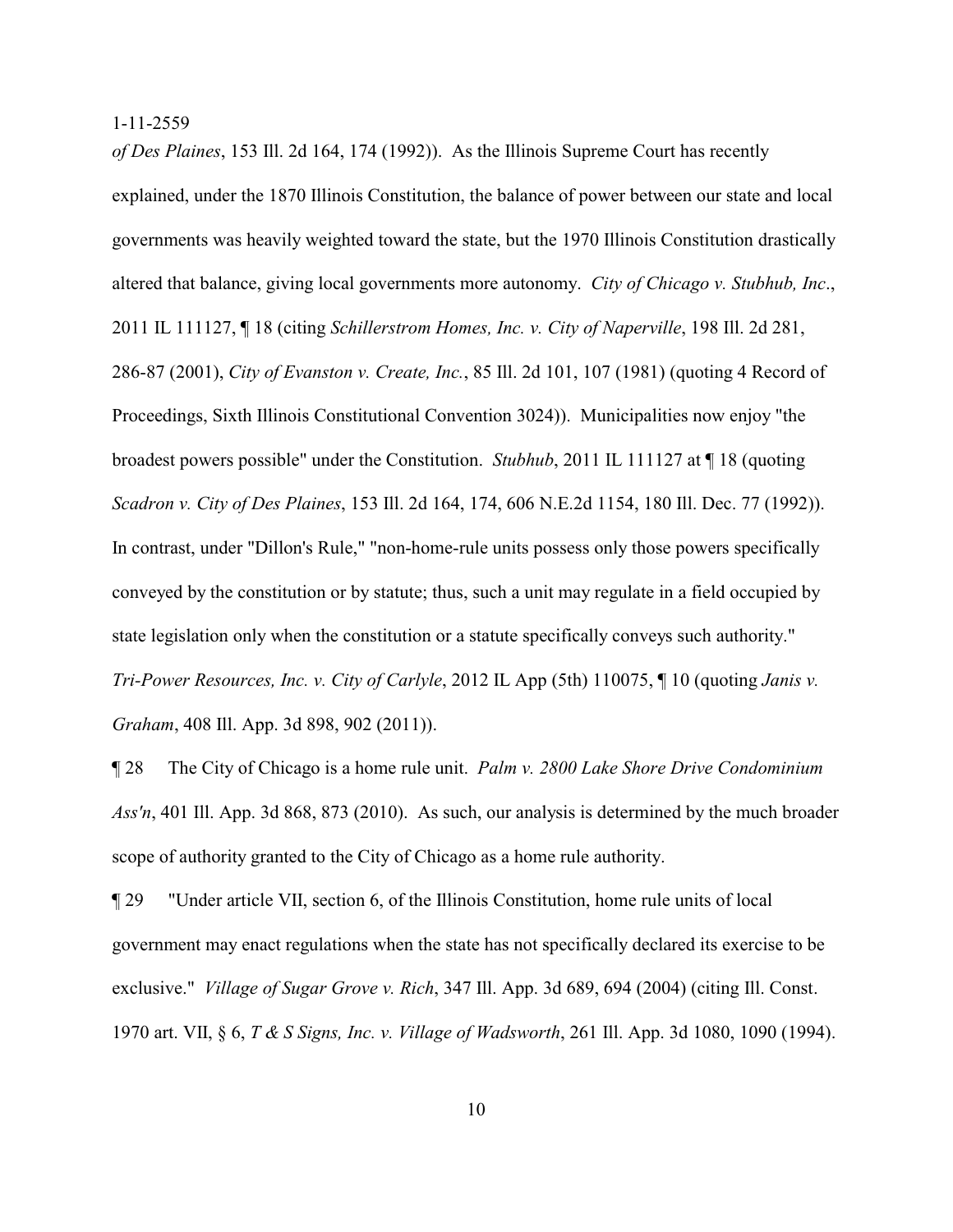"In order to limit home rule power, a statute must contain express language as to the state's exclusive control; 'it is not enough that the State comprehensively regulates an area which otherwise would fall into home rule power.' " *Village of Mundelein v. Franco*, 317 Ill. App. 3d 512, 517 (2000) (quoting *Village of Bolingbrook v. Citizens Utility Co.*, 158 Ill. 2d 133, 138  $(1994)$ ).

¶ 30 Concerning traffic ordinances specifically, "[p]rior to the adoption of the 1970 Illinois Constitution, units of municipal government were empowered to regulate motor vehicles in only those ways permitted by a specific act of the General Assembly." *Ruyle v. Reynolds*, 43 Ill. App. 3d 905, 907 (1976) (citing *Watson v. Chicago Transit Authority*, 12 Ill. App. 3d 684 (1973)). "Under the new constitution, however, home rule units are allowed to make any and all regulations not specifically prohibited by the General Assembly." *Ruyle*, 43 Ill. App. 3d at 907-08 (citing Ill. Const. 1970, art. VII, § 6, *Johnny Bruce Co. v. City of Champaign*, 24 Ill. App. 3d 900 (1974)).

¶ 31 The Illinois Vehicle Code (625 ILCS 5/1-100 *et seq*. (West 2004)) prohibits home rule units only from enacting provisions inconsistent with the Code, subject to the enumerated statutory sections. Section 11-208.2 of the Illinois Vehicle Code provides:

"11-208.2. Limitation on home rule units. The provisions of this Chapter of this Act limit the authority of home rule units to adopt local police regulations inconsistent herewith except pursuant to Sections 11-208, 11-209, 11-1005.1, 11-1412.1, and 11-1412.2 of this Chapter of this Act." 625 ILCS 5/11-208.2 (West 2004).

¶ 32 The legislature has not preempted the field of traffic regulation; rather, "all municipalities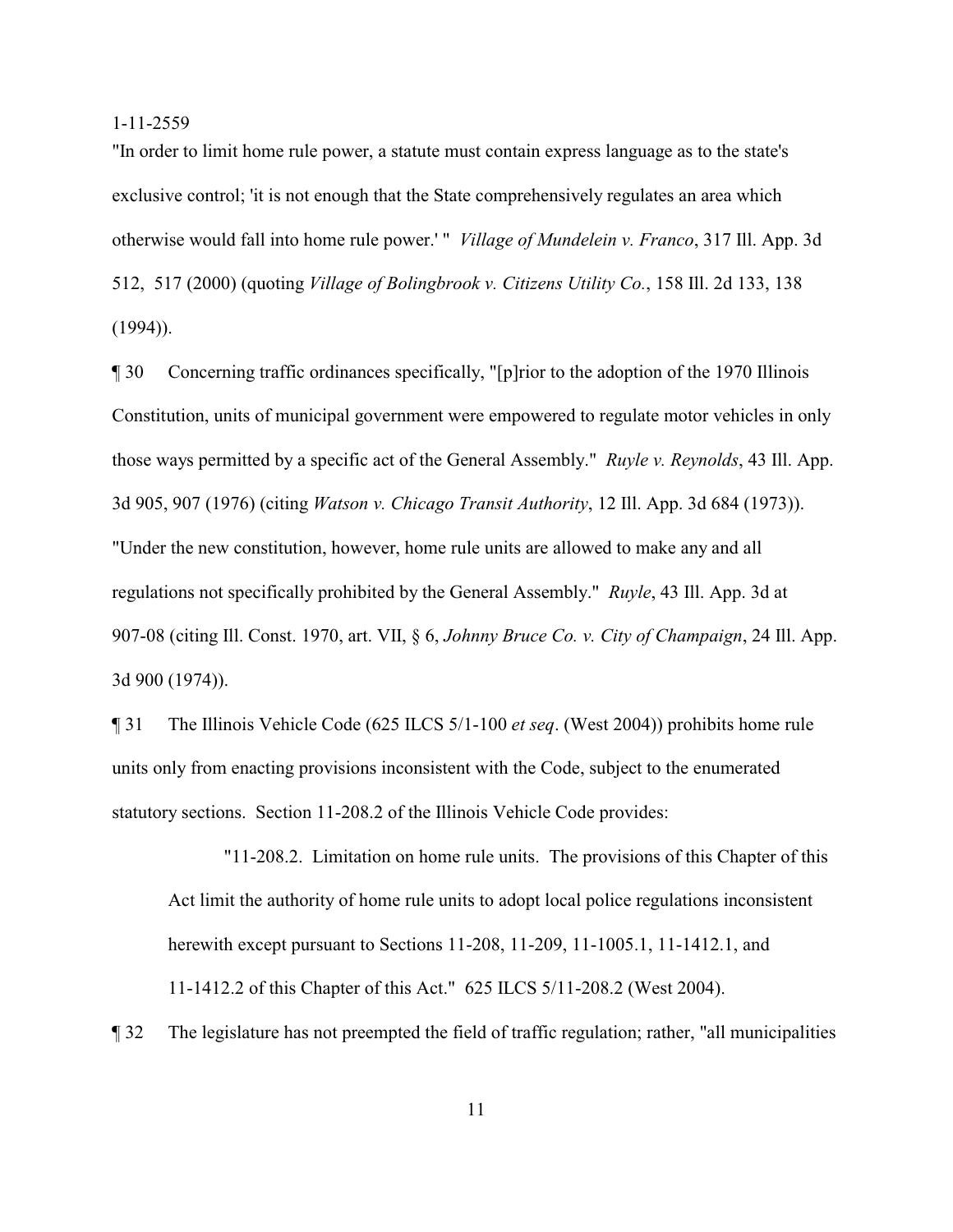are limited to enacting traffic ordinances that are consistent with the provisions of chapter 11 of the Code and that do not upset the uniform enforcement of those provisions throughout the state." *People ex rel. Ryan v. Village of Hanover Park*, 311 Ill. App. 3d 515, 525 (1999). Only section 11-208.2 limits the power of home rule authorities in this instance, and it limits home rule units to the extent any ordinance is inconsistent with Illinois traffic laws and regulations. This section, limiting the powers of home rule units, does not render void a city ordinance which is not inconsistent with the state's traffic laws or regulations. *Ruyle v. Reynolds*, 43 Ill. App. 3d 905, 908 (1976). "[S]ection 11--208.2 does not limit the powers of home rule units with respect to sections of the Vehicle Code outside chapter 11." *Village of Mundelein v. Franco*, 317 Ill. App. 3d 512, 522 (2000) (holding that home rule towns did not exceed their powers by enacting ordinances allowing police to stop drivers solely for seat belt violations even though 625 ILCS 5/12-603.1 prohibits law enforcement officers from making such stops, because home rule towns were not expressly forbidden under the Illinois Vehicle Code from passing the ordinances, they were a valid exercise of the home rule power granted by Ill. Const., Art. VII, § 6(a)).

¶ 33 Section 11-207 of chapter 11 further provides in pertinent part:

"The provisions of this Chapter shall be applicable and uniform throughout this State and in all political subdivisions and municipalities therein, and no local authority shall enact or enforce any ordinance rule or regulation in conflict with the provisions of this Chapter unless expressly authorized herein. Local authorities may, however, adopt additional traffic regulations which are not in conflict with the provisions of this Chapter \*\*\*." (Emphasis added.) 625 ILCS 5/11-207 (West 1998).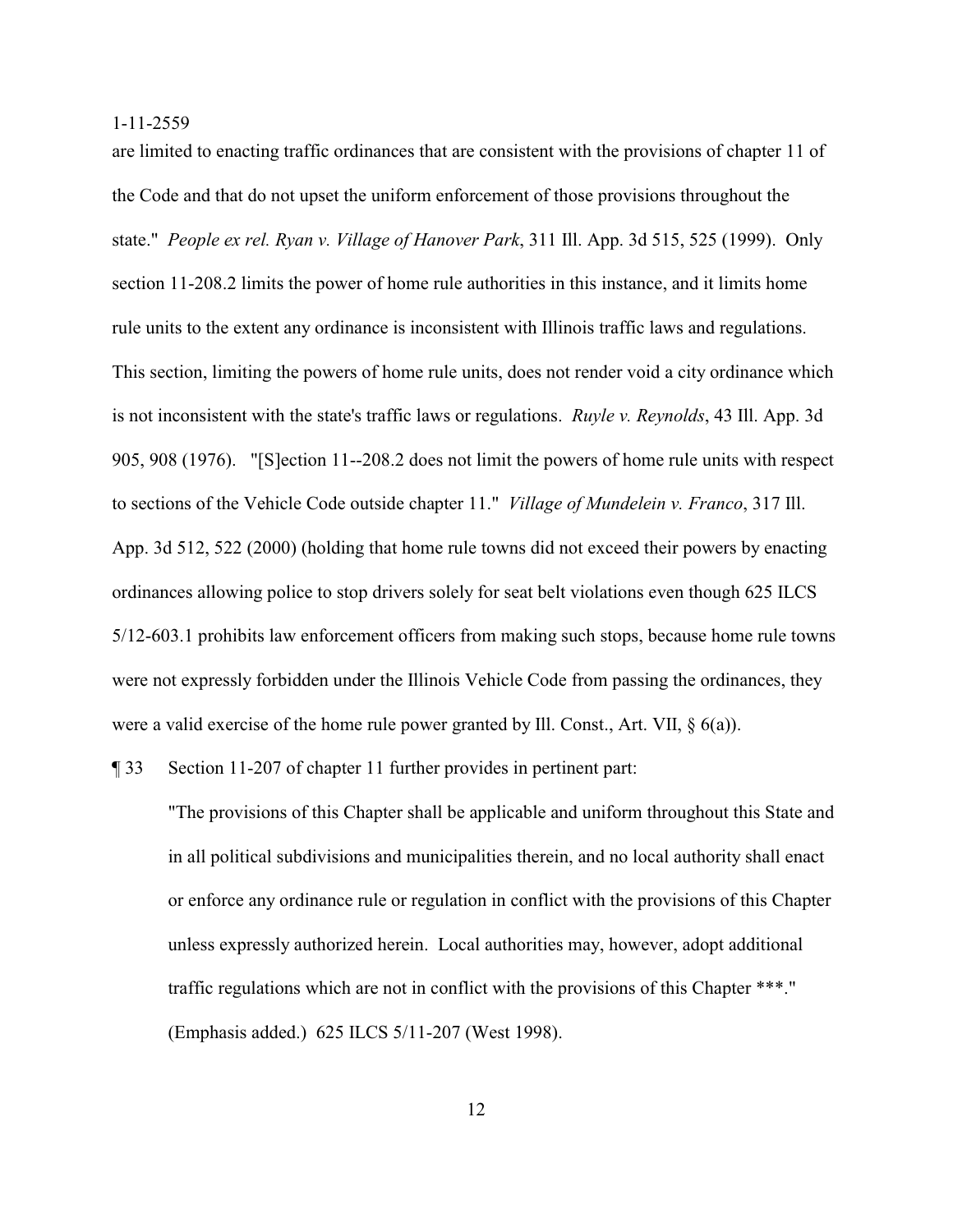¶ 34 The Illinois Municipal Code provides that home rule authorities may not enact provisions that are traffic regulations governing the movement of vehicles. Section 1-2.1-2 of the Illinois Municipal Code authorizes systems of administrative adjudication of local code violations within the home rule authority of municipalities "except for offense[s] under the Illinois Vehicle Code or a similar offense that is a traffic regulation governing the movement of vehicles." 65 ILCS 5/1-2.1-2 (West 2006). See, e.g., *Catom Trucking, Inc. v. City of Chicago*, 2011 IL App (1st) 101146, ¶ 18 (finding that section 1-2.1-2 stripped the city's department of administrative hearings of jurisdiction to adjudicate citations for operating overweight trucks on Chicago streets, as the citations were for moving violations).

¶ 35 Of the statutory sections excepted from the bar against home rule units enacting traffic regulations in section 11-208.2, only section 11-208 pertains to the regulation of traffic on streets, which provides the following:

 "Sec. 11-208. Powers of local authorities. (a) The provisions of this Code shall not be deemed to prevent local authorities with respect to streets and highways under their jurisdiction and within the reasonable exercise of the police power from:

\* \* \*

2. Regulating traffic by means of police officers or traffic control signals." 625 ILCS 5/11-208 (West 2004).

¶ 36 Section 9-8-010 and section 9-8-020 of the Chicago Municipal Code specifically authorize the regulation of traffic-control devices which is allowed under the Illinois Vehicle Code. See Chicago Municipal Code §§ 9-8-010; 9-8-020 (added July 12, 1990)).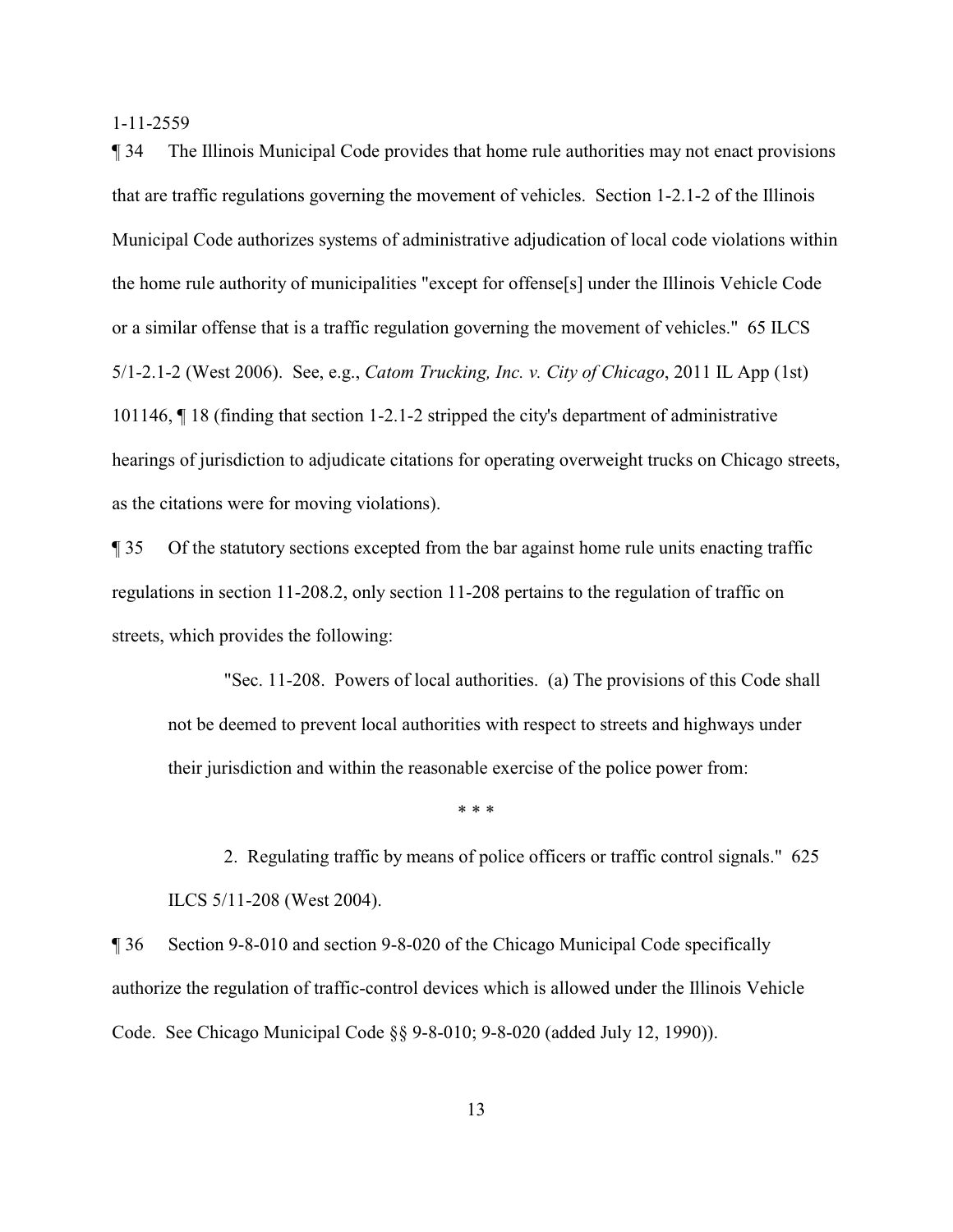¶ 37 Prior to the 2006 enabling provision in section 11-208.6 for the red light camera automated system, there was no state legislation regarding the use of red light cameras, much less a specific prohibition against home rule authorities enacting such ordinances. Only with the enactment of the red light camera legislation was a limit placed on home rule authorities in connection with automated traffic law enforcement systems. Section 11-208(c) provided:

"(c) Except as provided under Section 11-208.8 of this Code [625 ILCS

5/11-208.8], a county or municipality, including a home rule county or municipality, may not use an automated traffic law enforcement system to provide recorded images of a motor vehicle *for the purpose of recording its speed*. Except as provided under Section 11-208.8 of this Code, the regulation of the use of automated traffic law enforcement systems to record vehicle speeds is an exclusive power and function of the State. This subsection (c) is a denial and limitation of home rule powers and functions under subsection (h) of Section 6 of Article VII of the Illinois Constitution [Ill. Const. (1970) Art. VII, § 6]." (Emphasis added.) 625 ILCS 5/11-208.6(c) (West 2004).

¶ 38 In enacting the red light camera program the General Assembly made it clear that this new statutory scheme would not be subject to the prohibition in section 1-2.1.2 of the Municipal Code against the administrative adjudication of moving violations. *Fischetti v. Village of Schaumburg*, 2012 IL App (1st) 111008, § 7. As this court recognized in *Fischetti*, the enactment itself specifies that: "A violation for which a civil penalty is imposed under this Section is not a violation of a traffic regulation governing the movement of vehicles and may not be recorded on the driving record of the owner of the vehicle." *Id*. (quoting Pub. Act 94-795 § 5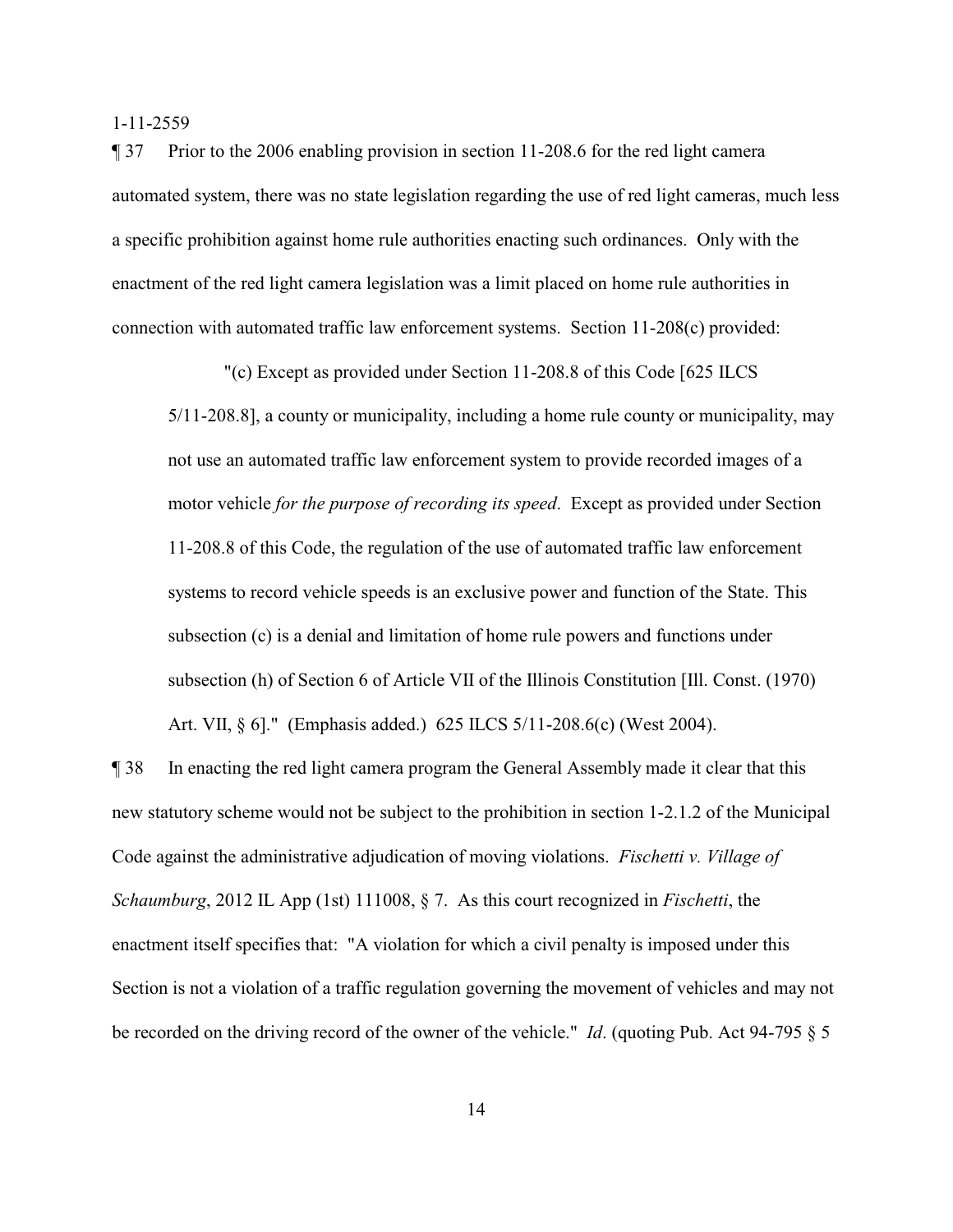(eff. May 22, 2006); 625 ILCS 5/11-208.6(j) (West 2006)).

¶ 39 The remaining plaintiffs argue that the red light camera ordinance is in fact a regulation governing moving violations. However, the enabling legislation for automated traffic law enforcement systems such as the one used by Chicago explained the nature of the devices:

"(a) As used in this Section, 'automated traffic law enforcement system' means a device with one or more motor vehicle sensors working in conjunction with a red light signal to produce recorded images of motor vehicles entering an intersection against a red signal indication in violation of Section 11-306 of this Code [625 ILCS 5/11-306] or a similar provision of a local ordinance." 625 ILCS 5/11-208.6 (West 2006).

¶ 40 Although the red light cameras are triggered by the movement of vehicles through a red light, the camera is capturing a moment in time depicting the vehicle's use in disobeying a red light signal.

¶ 41 Thus, the City had home rule authority to enact traffic regulations that are not inconsistent with the Illinois Vehicle Code and do not regulate the movement of vehicles. The City had specific authority to adopt red light ordinances. Further, the red light camera ordinances enacted by home rule authorities have been interpreted as not in conflict with the Illinois Vehicle Code's proscription against home rule authorities enacting moving violations. Therefore, as such, we are bound to conclude that Chicago was within its home rule authority in enacting the red light camera ordinance in 2003, the ordinance was not void *ab initio* and did not need the enabling legislation in 2006, and the ordinance also remained valid through the dates when the remaining plaintiffs received their citations, as the 2006 enabling legislation made clear that such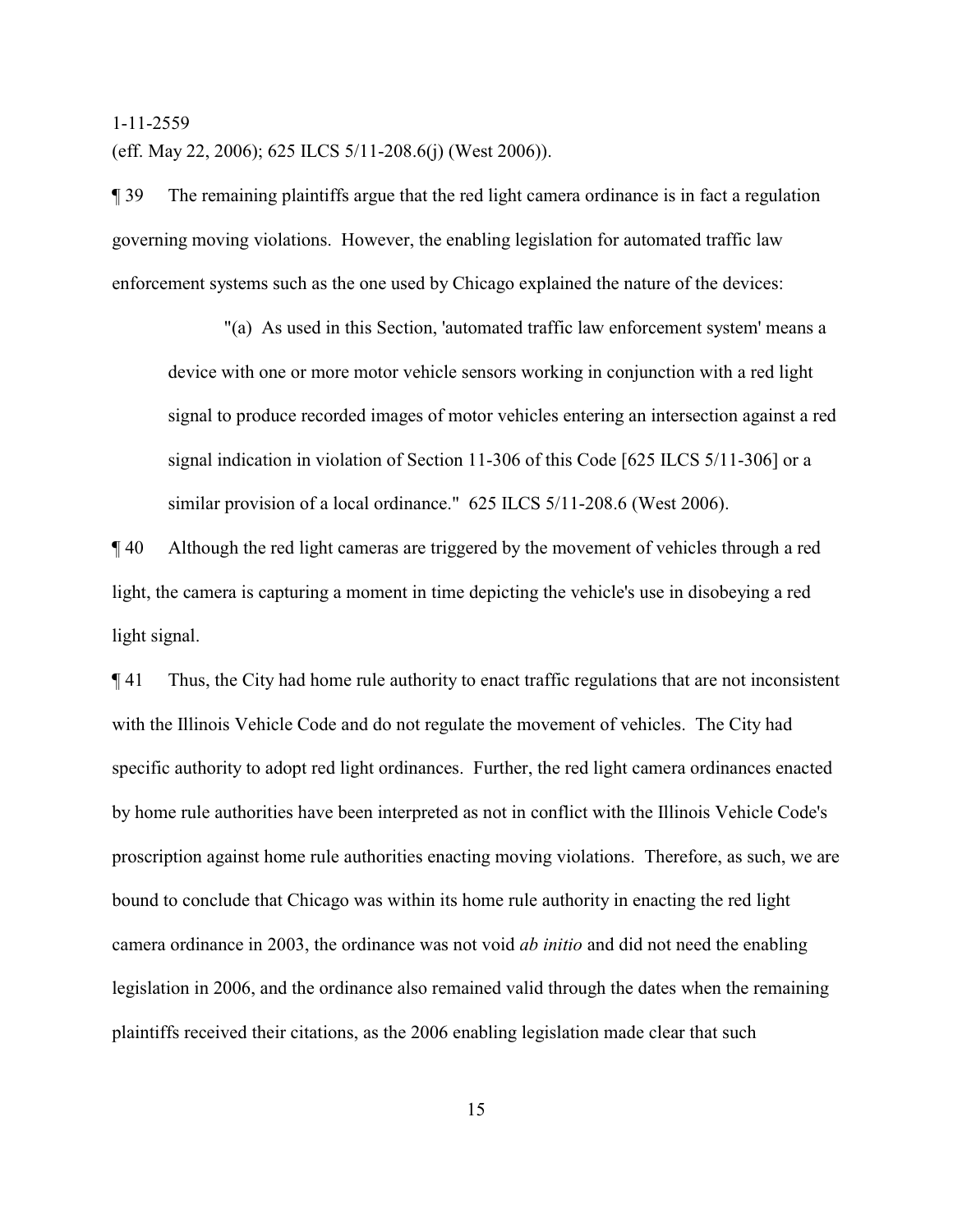ordinances were not in conflict with the Illinois Vehicle Code.

¶ 42 Plaintiff's citation to *Village of Park Forest v. Thomason*, 145 Ill. App. 3d 327 (1986), is distinguishable because the ordinance involved there was for a drunk driving violation, which was a regulation governing the movement of a vehicle subject to the uniformity provision under Chapter 11 of the Illinois Vehicle Code. *Village of Park Forest*, 145 Ill. App. 3d at 331. *People ex rel. Ryan v. Village of Hanover Park*, 311 Ill. App. 3d 515 (1999), is also distinguishable because the municipal ordinances there expressly sought to regulate moving violations. *Village of Hanover Park*, 311 Ill. App. 3d at 527-28. The regulation in *Catom Trucking* penalized a failure to stop, again a moving violation.

¶ 43 Plaintiffs' further citation in reply to *Two Hundred Nine Lake Shore Drive Building Corp. v. Chicago*, 3 Ill. App. 3d 46 (1971), is also distinguishable, as that case involved a municipal ordinance enacted before the grant of home rule authority in the Illinois Constitution of 1970, under the prior 1870 Constitution whereby a city had only the authorities specifically granted by the legislature. *Two Hundred Nine Lake Shore Drive Building Corp*., 3 Ill. App. 3d at 50-51. Here, Chicago's ordinance was enacted well after the adoption of the 1970 Illinois Constitution at a time when the City unquestionably had home rule authority.

¶ 44 Plaintiffs also cite to *City of Chicago v. Stubhub, Inc.*, 2011 IL 111127, ¶ 18 (October 6, 2011), for the proposition that a home rule unit's attempt to exercise or perform a function not within the grant of the 1970 Constitution is void. *Stubhub* has since been modified upon denial of rehearing. See *City of Chicago v. Stubhub, Inc*., 2011 IL 111127 (November 26, 2012) (modified upon denial of rehearing). In its modified opinion, the supreme court held that the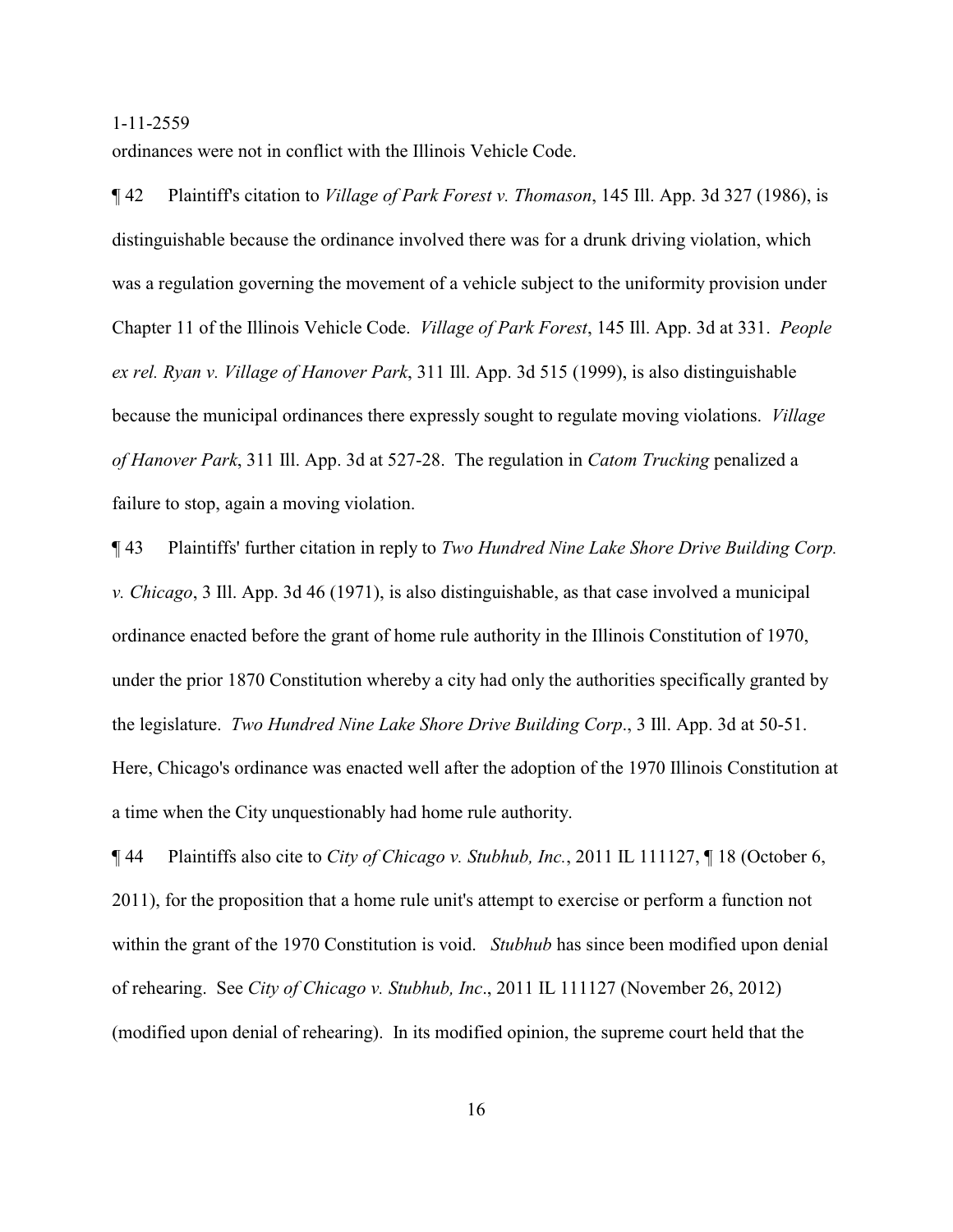City of Chicago's ordinance could not supplant the State's legislation regarding the collection of amusement taxes even under the city's constitutional home-rule authority, as "[t]he state has a greater interest than the City and a more traditional role in addressing the problem of tax collection by internet auctioneers." *Stubhub, Inc.*, 2011 IL 111127 at ¶ 36. The Illinois Supreme Court held that the rule in determining the extent of home rule power "limits [the court's] function under section 6(a) [Ill. Const. 1970, art. VII, § 6(a)] to a threshold one, in which we can declare a subject off-limits to local government control only where the state has a vital interest and a traditionally exclusive role." *Stubhub*, 2011 IL 111127 at ¶ 25. The Illinois Supreme Court further held that "[t]his test was used by a unanimous court as the definitive analysis under section 6(a) in *Scadron v. City of Des Plaines*, 153 Ill. 2d 164, 176 \*\*\* (1992), *Village of Bollingbrook v. Citizens Utilities Co. of Illinois*, 158 Ill. 2d 133, 139 \*\*\* (1994), and *Schillerstrom Homes, Inc. v. City of Naperville*, 198 Ill. 2d 281, 290 \*\*\* (2001)," and as such was now "settled law." *Stubhub*, 2011 IL 111127 at ¶ 25. We note the dissent's view upon reconsideration pursuant to the City's petition for rehearing that the City was correct that the majority opinion has "radically redefined, and diminished, home-rule authority in Illinois." *Stubhub*, 2011 IL 111127 at  $\P$  47 (Thomas, J., dissenting).

¶ 45 Unlike *Stubhub*, here section 11-207 of the Illinois Vehicle Code has long been consistently construed to allow local authorities to adopt traffic ordinances to the extent that they are not inconsistent with state law and do not attempt to regulate the movement of vehicles. ¶ 46 Thus, we conclude the circuit court correctly dismissed plaintiffs' amended complaint, as the red light camera ordinance was validly enacted pursuant to the City's home rule authority.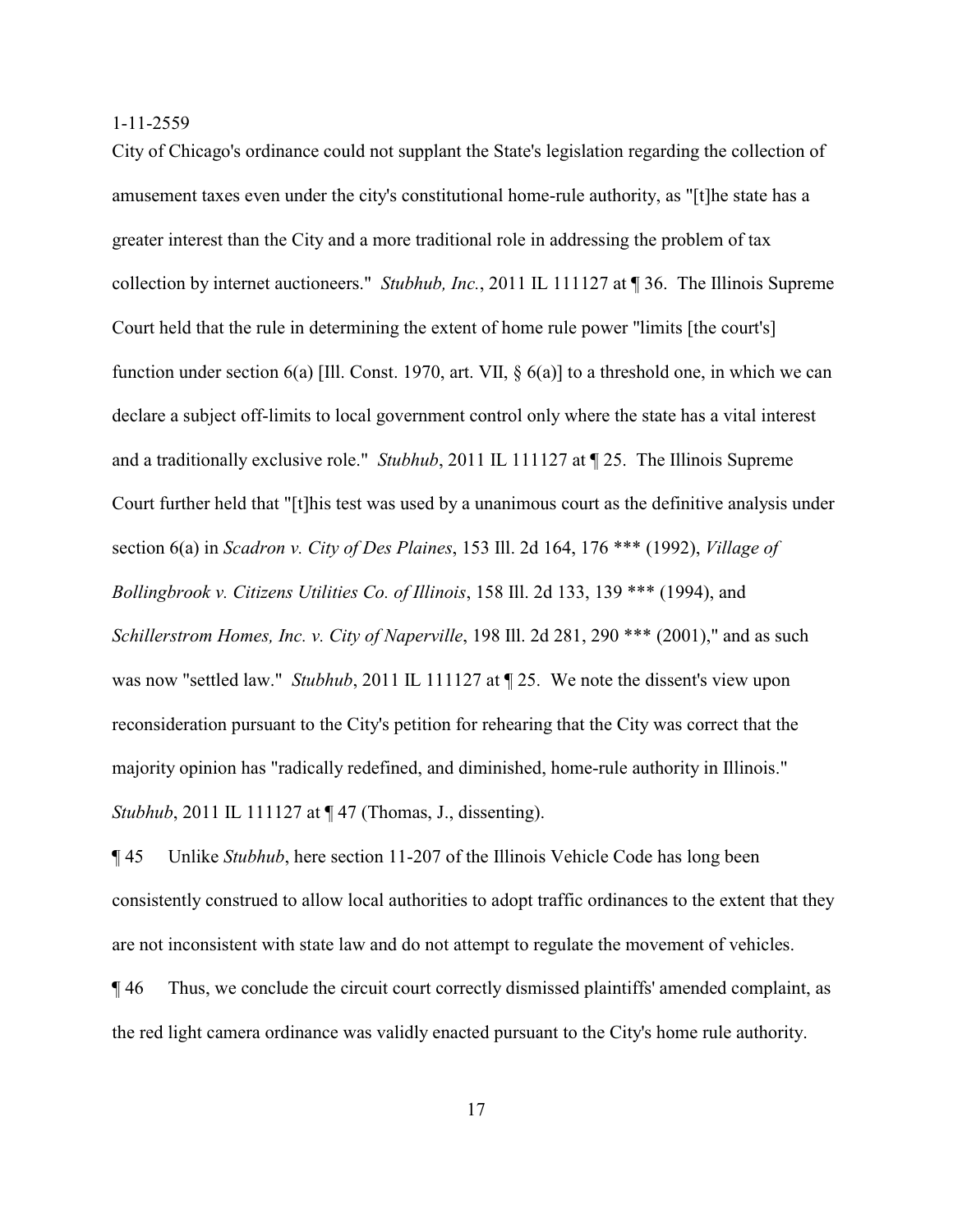1-11-2559 ¶ 47 III. Constitutionality of the Enabling Illinois Legislation on Automated Traffic Law Enforcement Systems

¶ 48 Plaintiffs additionally argue that the City's red light camera ordinance remained invalid after the Illinois' enabling act because the State enabling legislation allowing red light camera programs in the counties specified is prohibited special local legislation and is arbitrary and does not pass the rational basis test. We determine this argument is not well-grounded, as the legislative history of the provision reveals that the reason for the enactment is not arbitrary and has a rational basis.

¶ 49 The bar against special local legislation in the Illinois Constitution of 1970 provides:

"The General Assembly shall pass no special or local law when a general law is or can be made applicable. Whether a general law is or can be made applicable shall be a matter for judicial determination." Ill. Const. 1970, art. IV, § 13.

¶ 50 "This constitutional provision does not prohibit all classifications; rather, its purpose is to prevent arbitrary legislative classifications." *In re Village of Vernon Hills*, 168 Ill. 2d 117, 122 (1995) (citing *Cutinello v. Whitley*, 161 Ill. 2d 409, 417 (1994); *Nevitt v. Langfelder*, 157 Ill. 2d 116, 125 (1993)). "If any set of facts can be reasonably conceived that justify distinguishing the class to which the statute applies from the class to which the statute is inapplicable, then the General Assembly may constitutionally classify persons and objects for the purpose of legislative regulation or control, and may enact laws applicable only to those persons or objects." *In re Village of Vernon Hills*, 168 Ill. 2d at 122 (citing *Bilyk v. Chicago Transit Authority*, 125 Ill. 2d 230, 236 (1988); *People ex rel. County of Du Page v. Smith*, 21 Ill. 2d 572, 578 (1961)). "An act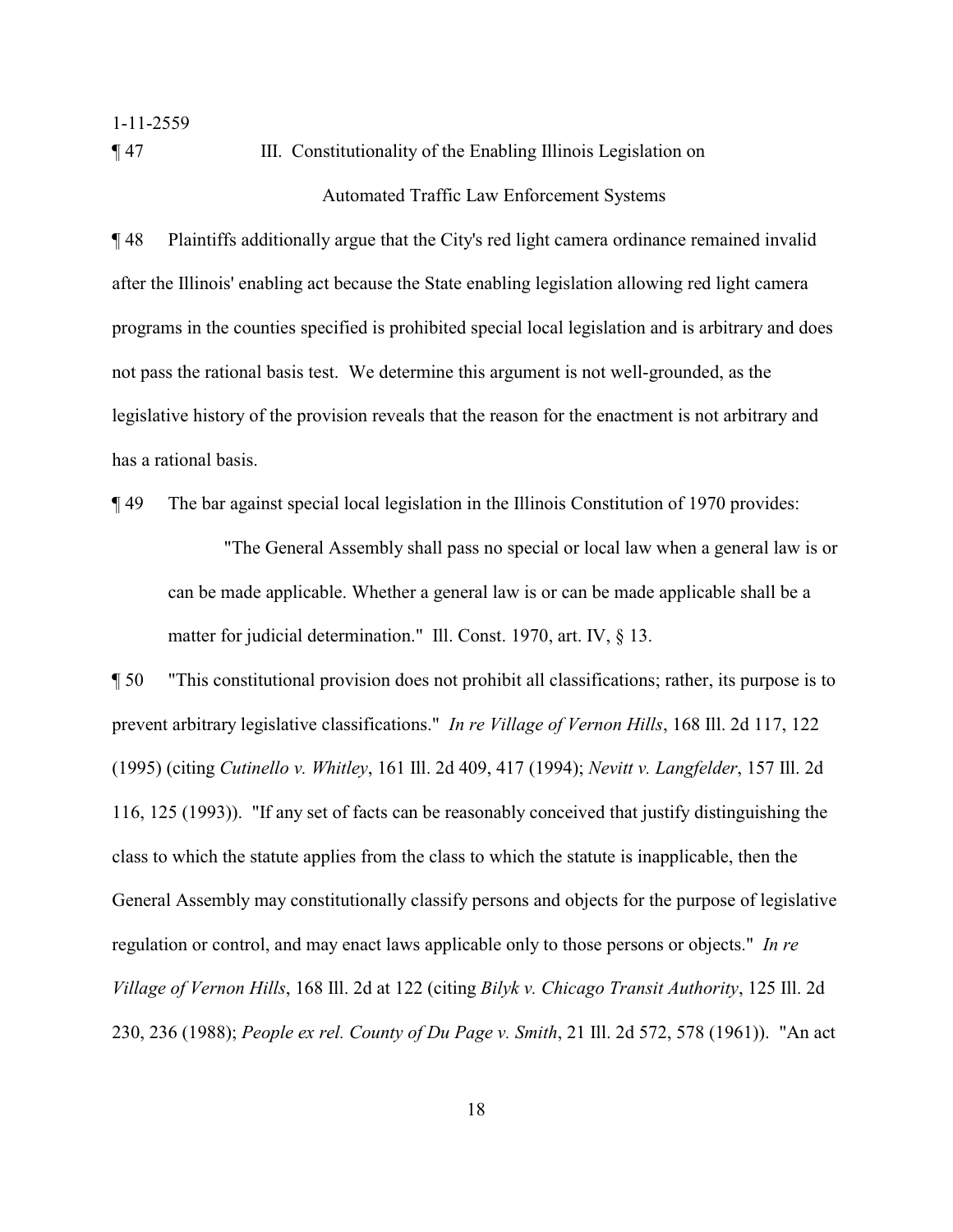is not an unconstitutional special or local law merely because of a legislative classification based upon population or territorial differences." *In re Village of Vernon Hills*, 168 Ill. 2d at 122 (citing *Smith*, 21 Ill. 2d at 578).

¶ 51 As the Illinois Supreme Court has explained, "[c]lassifications drawn by the General Assembly are always presumed to be constitutionally valid, and all doubts will be resolved in favor of upholding them." *In re Village of Vernon Hills*, 168 Ill. 2d at 122-23 (Citing *Bilyk*, 125 Ill. 2d at 235.) "The party who attacks the validity of a classification bears the burden of establishing its arbitrariness." *In re Village of Vernon Hills*, 168 Ill. 2d at 123 (citing *People v. Palkes*, 52 Ill. 2d 472, 477 (1972)).

¶ 52 Further, a claim that an enactment is special legislation is " ' "generally judged by the same standard" ' " that applies to review of an equal protection challenge. *In re Village of Vernon Hills*, 168 Ill. 2d at 123 (quoting *Nevitt*, 157 Ill. 2d at 125, quoting *Chicago National League Ball Club, Inc. v. Thompson*, 108 Ill. 2d 357, 368 (1985)). Where an enactment does not affect a fundamental right or involve a suspect or quasi-suspect classification, the appropriate standard for review is the rational basis test. *In re Village of Vernon Hills*, 168 Ill. 2d at 123 (citing *Cutinello*, 161 Ill. 2d at 417; *Nevitt*, 157 Ill. 2d at 125). "Under this standard, a court must determine whether the statutory classification is rationally related to a legitimate State interest." *In re Village of Vernon Hills*, 168 Ill. 2d at 123 (citing *Cutinello*, 161 Ill. 2d at 417; *Nevitt*, 157 Ill. 2d at 125-26; *Bilyk*, 125 Ill. 2d at 236; *Christen v. County of Winnebago*, 34 Ill. 2d 617, 619  $(1966)$ ).

¶ 53 The Illinois Supreme Court has further defined the rational basis test, holding that a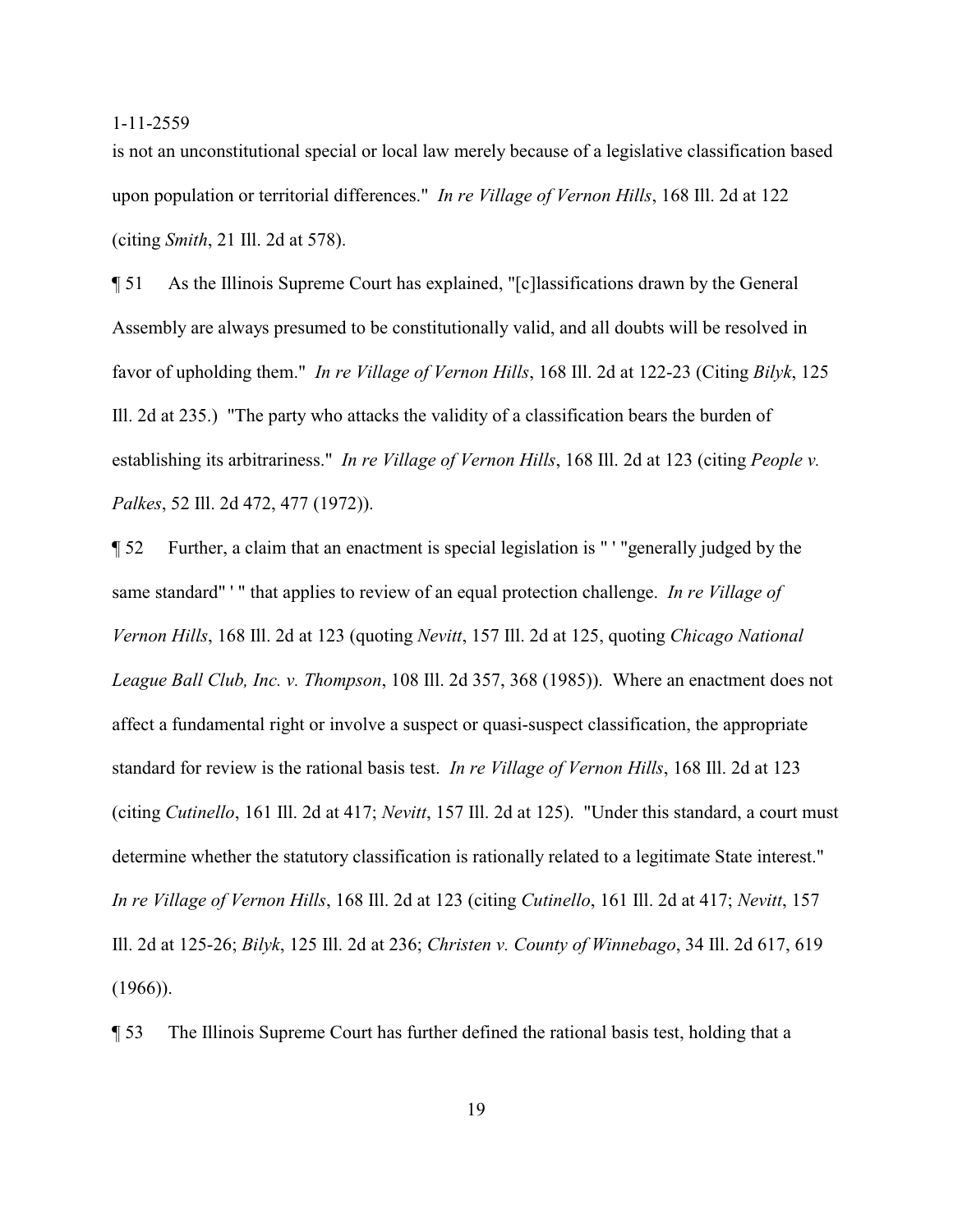classification based upon population or territorial differences will survive a special legislation challenge only: "(1) where founded upon a rational difference of situation or condition existing in the persons or objects upon which the classification rests, and (2) where there is a rational and proper basis for the classification in view of the objects and purposes to be accomplished." *In re Village of Vernon Hills*, 168 Ill. 2d at 123 (citing *In re Belmont Fire Protection District*, 111 Ill. 2d 373, 380 (1986); *Chicago National League Ball Club, Inc.*, 108 Ill. 2d at 369; Bridgewater v. Hotz, 51 Ill. 2d 103, 112 (1972); *Smith*, 21 Ill. 2d at 578; Du Bois v. Gibbons, 2 Ill. 2d 392, 399 (1954)). This test has become known as the " 'two-prong test.' " *In re Village of Vernon Hills*, 168 Ill. 2d at 123 (citing *In re Belmont Fire Protection District*, 111 Ill. 2d at 380).

¶ 54 An examination of the enactment of the red light camera program reveals that it passes the rational basis test and the two-prong test, in that the inclusion of the specific counties is not arbitrary but, rather, is rationally related to a legitimate State interest and is founded upon both a rational difference of situation or condition and there is a rational and proper basis for the classification in view of the objects and purposes to be accomplished.

¶ 55 The red light camera enabling legislation at issue was enacted in section 11-208 of the Illinois Vehicle Code on May 22, 2006, and provides as follows:

 "(f) A municipality or county designated in Section 11-208.6 [625 ILCS 5/11-208.6] may enact an ordinance providing for an automated traffic law enforcement system to enforce violations of this Code or a similar provision of a local ordinance and imposing liability on a registered owner or lessee of a vehicle used in such a violation." 625 ILCS 5/11-208(f) (West 2006) (added by Pub. Act 94-795, eff. May 22, 2006).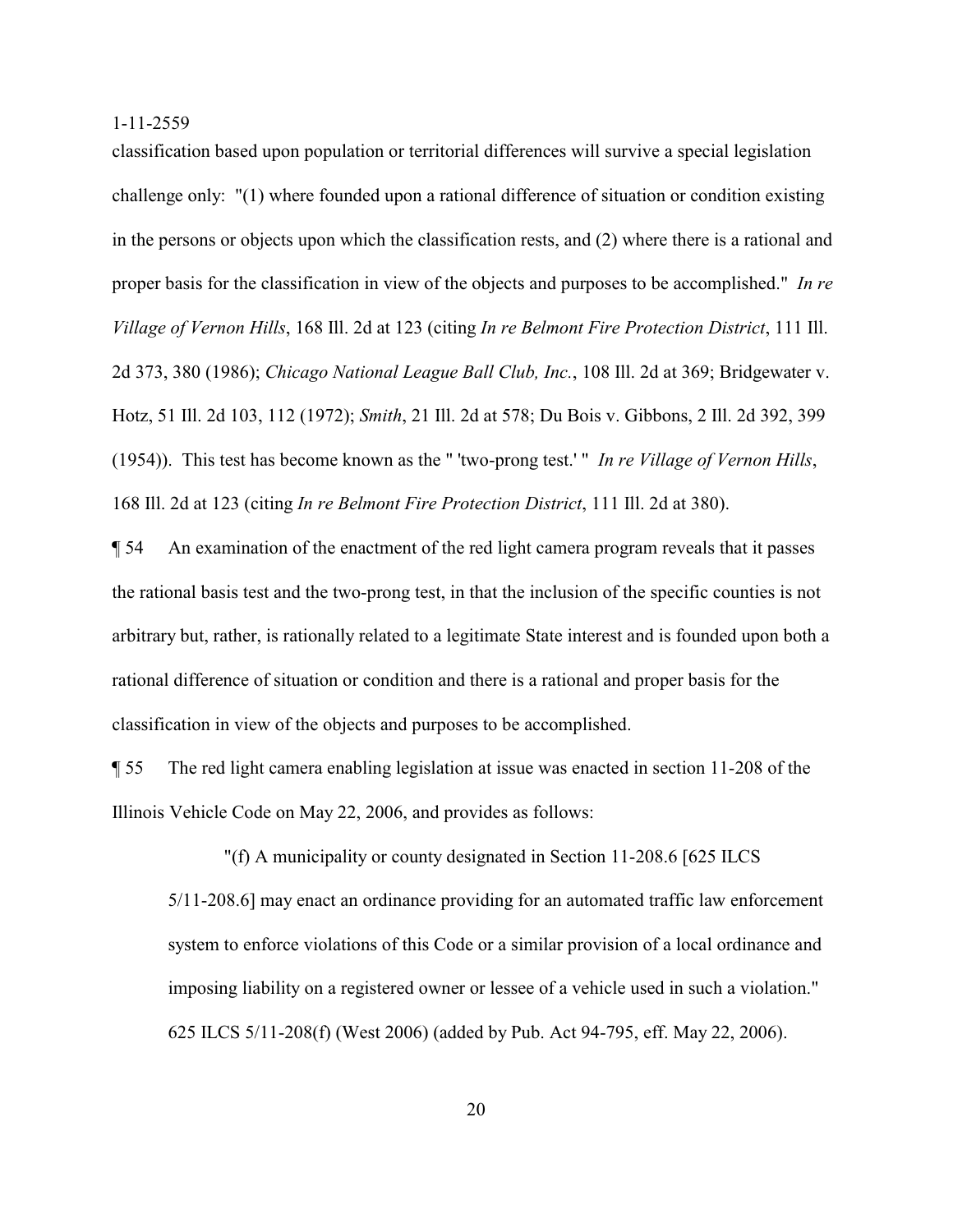¶ 56 Section 11-208.6(m) further provides: "This Section applies only to the counties of Cook, DuPage, Kane, Lake, Madison, McHenry, St. Clair, and Will and to municipalities located within those counties." 625 ILCS 5/11-208.6(m) (West 2006).

¶ 57 In construing a statute, the primary objective is to give effect to the intention of the legislature, and we must "first examine the words of the statute as the language of the statute is the best indication of legislative intent." *People v. Collins*, 214 Ill. 2d 206, 214 (2005). "Where the language is plain and unambiguous we must apply the statute without resort to further aids of statutory construction." (Citations omitted). *Collins*, 214 Ill. 2d at 214. "Where statutory language is ambiguous, however, we may consider other extrinsic aids for construction, such as legislative history and transcripts of legislative debates, to resolve the ambiguity." *Id*. (citing *People v. Whitney*, 188 Ill.2d 91, 97–98 (1999)).

¶ 58 The relevant provisions of the enactment above do not indicate the reason for the inclusion of only those specific counties. Thus, we look to the transcript in the legislature of the discussion of the enactment as a constructive aid . The relevant discussion of why the legislation included particular counties is precisely on point and demonstrates the reason for the legislature's classification. Upon the third reading of the bill in the Senate, the following discussion occurred:

## "SENATOR RIGHTER:

Thank you. Senator Cullerton, first, why these select counties? I think you've added seven, for a total of what would be eight now in the State. Why – why did you pick these particular counties?

## PRESIDENT JONES: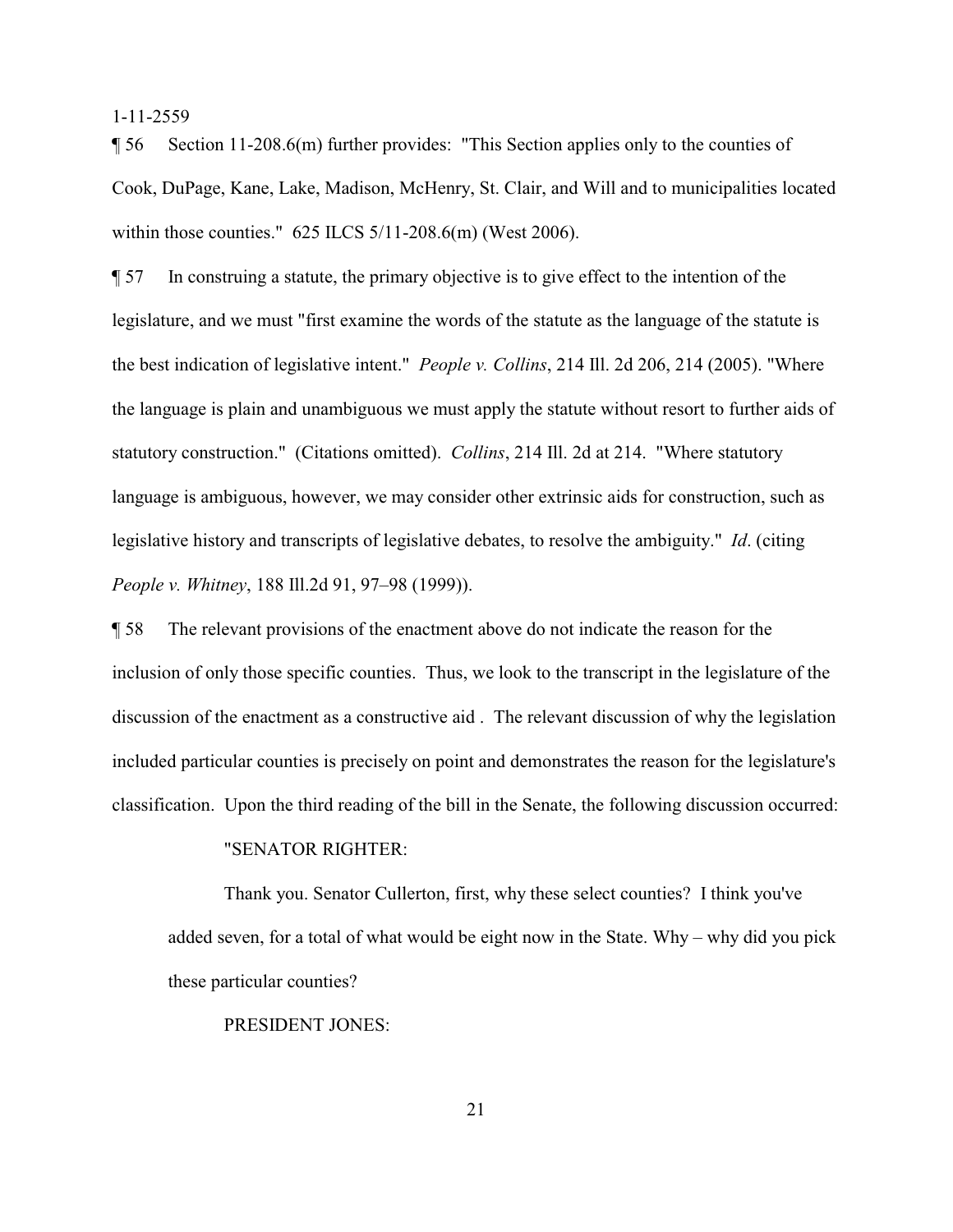Senator Cullerton.

## SENATOR CULLERTON:

Well, the way this works is it – *it would only be used and utilized in areas where they have a lot of traffic* because the cameras themselves cost something like ninety to a hundred thousand dollars. So, at the request of some Members in the – from both parties in the Transportation Committee, they indicated they didn't want to have this option in their counties, *so we limited it to the more populous counties* – populated counties." (Emphasis added.) 94th Ill. Gen. Assem., Senate Proceedings, March 29, 2006, at 22.

¶ 59 The discussion of the intent in including only the counties named in the enactment clarifies that the legislature intended only the more populous counties that have a lot of traffic would utilize the red light camera program. The classification is rationally based on differences in population and traffic in the State's counties. We determine the enactment is not an impermissible special local legislation prohibited by the Illinois Constitution, and therefore affirm the circuit court's dismissal of this constitutional claim.

¶ 60 IV. Voluntary Payment Doctrine

¶ 61 Plaintiffs also argue it was error to dismiss their suit based on the voluntary payment doctrine. Our supreme court reiterated the old common law voluntary payment doctrine in *Illinois Glass Co. v. Chicago Telephone Co.*, 234 Ill. 535 (1908):

"It has been a universally recognized rule that money voluntarily paid under a claim of right to the payment and with knowledge of the facts by the person making the payment cannot be recovered back on the ground that the claim was illegal. It has been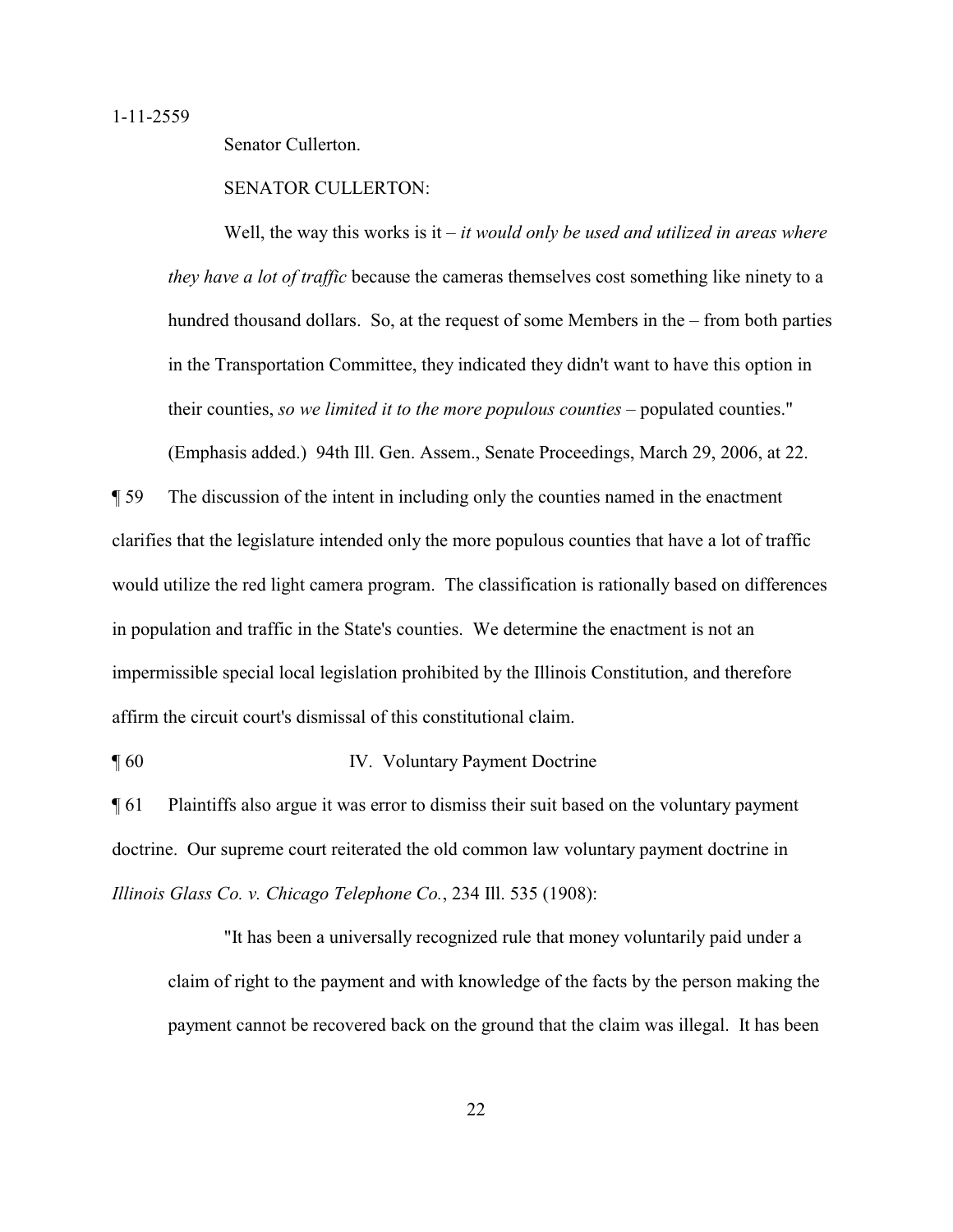deemed necessary not only to show that the claim asserted was unlawful, but also that the payment was not voluntary; that there was some necessity which amounted to compulsion, and payment was made under the influence of such compulsion." *Illinois Glass Co.*, 234 Ill. at 541.

¶ 62 This court has previously noted that apparently the voluntary payment doctrine has been applied to any cause of action which seeks to recover a payment made under a claim of right, whether that claim is premised on contract, fraudulent misrepresentation, a statutory tax or penalty, among others. See *Smith v. Prime Cable of Chicago*, 276 Ill. App. 3d 843, 855, fn. 8 (1995) (recognizing the wide variety of causes of action applying the doctrine and cases cited therein). Under the voluntary payment doctrine, "money voluntarily paid under a claim of right to the payment, and with knowledge of the facts by the person making the payment, cannot be recovered by the payor solely because the claim was illegal." *Smith v. Prime Cable*, 276 Ill. App. 3d 843, 847 (1995). A payment is involuntary if (1) the payor lacked knowledge of the facts upon which to protest the payment at the time of payment, or (2) the payor paid under duress. *Getto v. City of Chicago*, 86 Ill. 2d 39, 48-49 (1981). The voluntary payment doctrine does not apply when payment is "made under duress or compulsion." *Getto*, 86 Ill. 2d at 51. "The issue of duress and compulsory payment generally is one of fact \*\*\* to be judged in light of all the circumstances surrounding a given transaction," but "where the facts are not in dispute and only one valid inference concerning the existence of duress can be drawn from the facts, the issue can be decided as a matter of law including on a motion to dismiss." (Citations omitted.) *Smith*, 276 Ill. App. 3d at 850.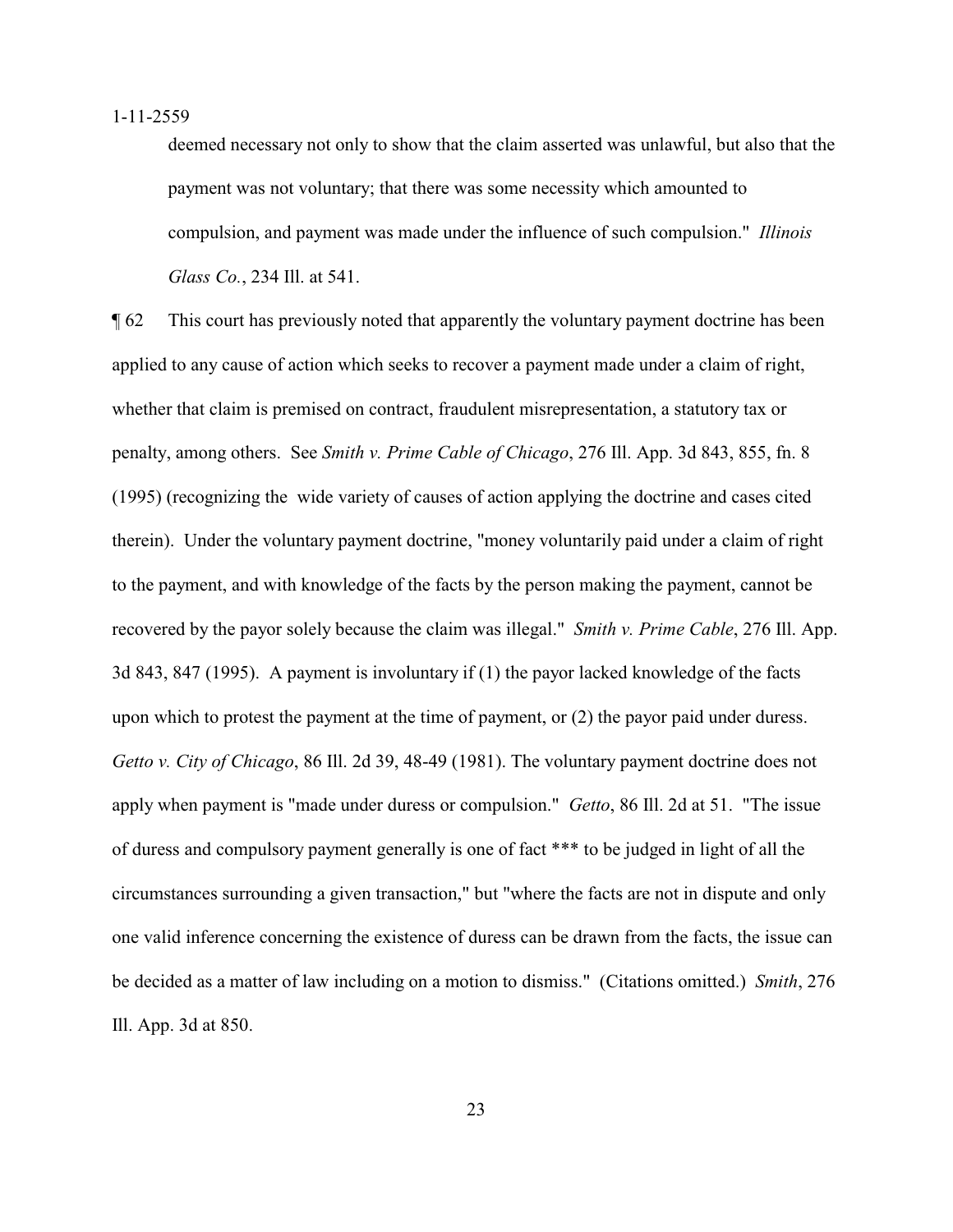¶ 63 In the seminal case of *Illinois Glass Co.*, the plaintiff telephone customer brought an action against the telephone company to recover amounts paid for telephone service in excess of legal rates. However, our supreme court recognized even then that "[t]he ancient doctrine of duress of person, and later of goods, has been much relaxed, and extended so as to admit of compulsion of business and circumstances \*\*\*." *Illinois Glass Co.*, 234 Ill. at 541. Thus, the court observed that "perhaps a telephone corporation having a system in general operation and connected with customers and other business houses might reasonably influence a business house to make an unwilling payment of an amount illegally demanded, which would make the payment compulsory. The telephone has become an instrument of such necessity in business houses that a denial of its advantages would amount to a destruction of the business." *Illinois Glass Co.*, 234 Ill. at 541. The court nevertheless affirmed dismissal of the lawsuit. The Illinois Supreme Court held that although the telephone company illegally charged a higher rate, "a larger sum was voluntarily paid without fraud, mistake of fact or other ground for annulling the contract," and affirmed the appellate court's decision affirming dismissal of the telephone customer's suit. *Illinois Glass Co.*, 234 Ill. at 546.

¶ 64 However, many years later in *Getto*, 86 Ill. 2d 39, the Illinois Supreme Court revisited the issue and came to the opposite conclusion. In *Getto*, the plaintiff consumer brought a class action against the telephone company and defendant City of Chicago to recover an illegal message tax imposed by the City and collected by the telephone company. The case was before the Illinois Supreme Court on a second interlocutory appeal by the defendant telephone company. The Illinois Supreme Court first recognized the payment under protest is the typical means of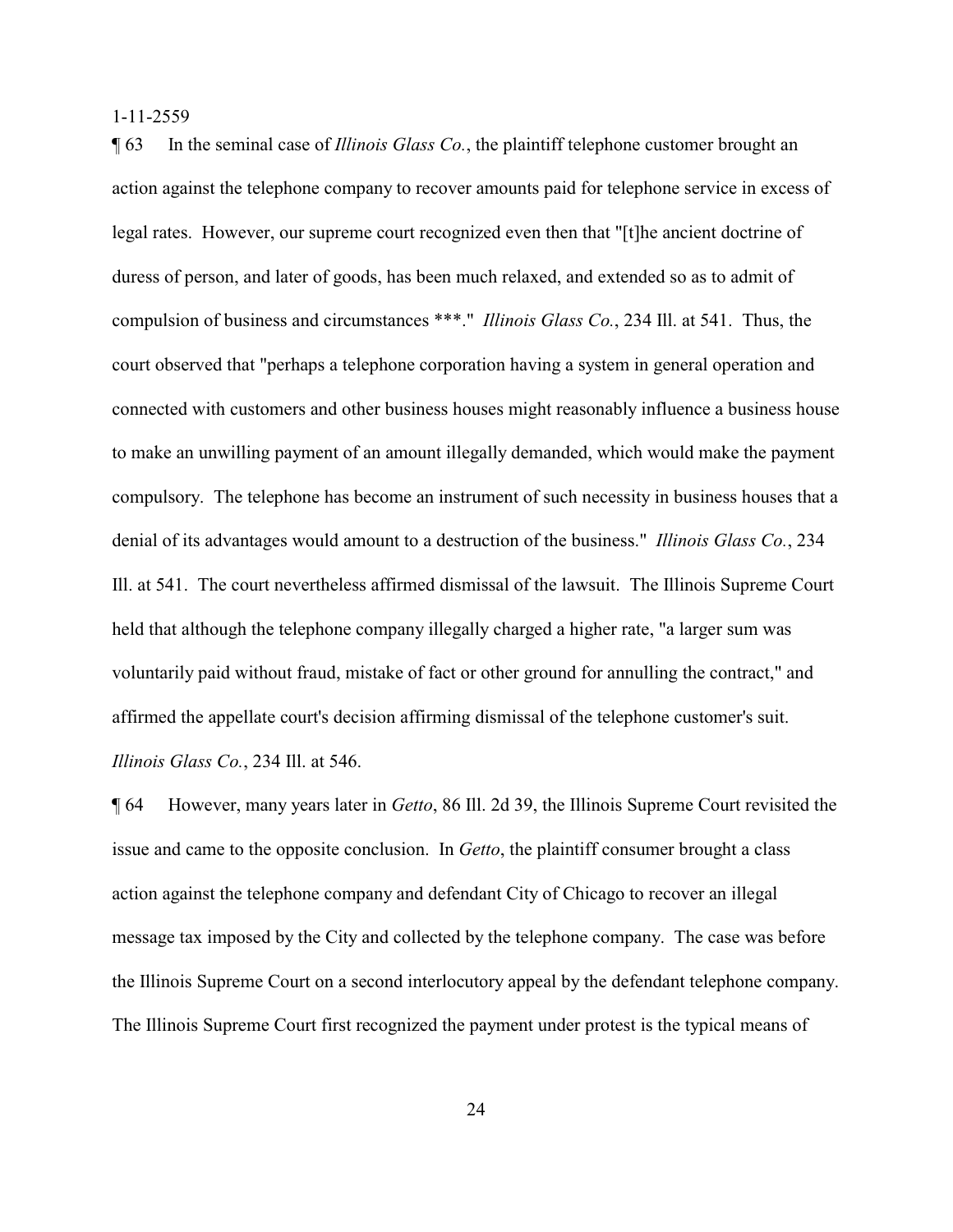objecting to taxes, the absence of such protest would not automatically require application of the voluntary payment doctrine. *Getto*, 86 Ill. 2d at 49. The court held that "[i]t must also be shown that the taxpayer plaintiff had knowledge of the facts upon which to frame a protest and also that the payments were not made under duress or compulsion." *Getto*, 86 Ill. 2d at 49. The court first found that the plaintiffs did not have sufficient facts to form a protest because the phone bills did not delineate which municipal "City" tax was involved, what portion of the bill was being taxed, or the fact that the charge included a 3% charge for costs of accounting. *Getto*, 86 Ill. 2d at 50. The court also went on to find that even if the plaintiff had sufficient knowledge of the facts, "the implicit and real threat that phone service would be shut off for nonpayment of charges amounted to compulsion that would forbid application of the voluntary-payment doctrine." *Getto*, 86 Ill. 2d at 51. The court rejected the defendants' argument that the plaintiff had to exhaust the administrative remedy provided for in a general order of the Illinois Commerce Commission because the alleged unlawful tax was "sanctioned and approved by the Commission itself." *Getto*, 86 Ill. 2d at 53. Thus, the court held that it was not necessary to exhaust this administrative remedy as "[a]ny attempt by the plaintiff to follow the procedural requirements in [the general order of the Commission] would obviously have been pointless and he would have been exposed to possible termination of service. We judge that the plaintiff is not barred under the voluntary-payment doctrine." *Id.* We note that *Illinois Glass Co.*, where the voluntary payment doctrine was applied, involved a contract with a telephone company, while *Getto* involved utility rates and charges established by the Illinois Commerce Commission and the City of Chicago (*Getto*, 86 Ill. 2d at 50).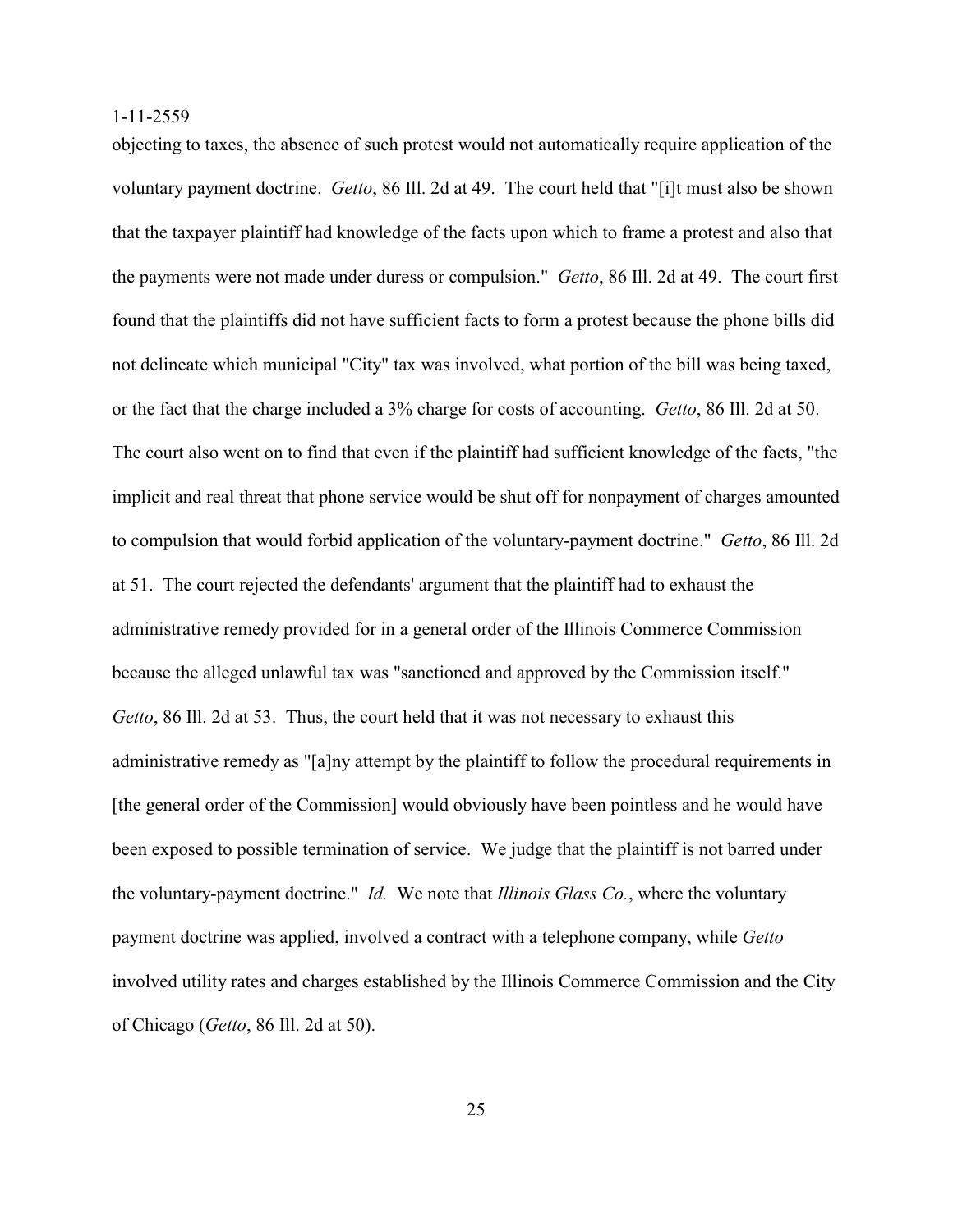¶ 65 The doctrine has been applied through the years with inconsistent and sometimes harsh results. Some courts have carved out a further special category of duress where allegedly unlawful taxes or fees were recoverable for either services or personal items deemed necessities. See *Getto*, 86 Ill.2d at 51 (payment made under duress when paid to avoid loss of telephone service); *Ross v. City of Geneva*, 71 Ill.2d 27, 33-34 (1978) (payment made under duress where public utility threatened to terminate electricity); *Geary v. Dominick's Finer Foods*, 129 Ill. 2d 389, 398 (1989) (payment of a sales tax was made under duress where the products being purchased, tampons and sanitary napkins, were necessities). However, this line of case law has resulted in some harsh results for consumers who felt compelled to pay disputed charges but courts did not find that they were under sufficient duress because the service was not a necessity. See *Dreyfus v. Ameritech Mobile Communications*, 298 Ill. App. 3d 933, 940 (1998) (cellular telephone service not a necessity); *Smith*, 276 Ill. App. 3d at 855.

¶ 66 We note that showing that a product or service is a necessity is not a requirement to establish duress under the voluntary payment doctrine; it is only one way to show duress. This court has recognized that the nature of sufficient duress has broadened and that recovery of a voluntary payment made under a claim of right can occur " 'where a person, to prevent injury to himself, his business or property, is compelled to make payment of money which the party demanding has no right to receive and no adequate opportunity is afforded the payor to effectively resist such demand.' " *Smith*, 276 Ill. App. 3d at 849 (quoting *Schlossberg v. E.L. Trendel & Associates, Inc.*, 63 Ill. App. 3d 939, 942 (1978)).

¶ 67 The modern trend has been against a harsh application of the ancient common law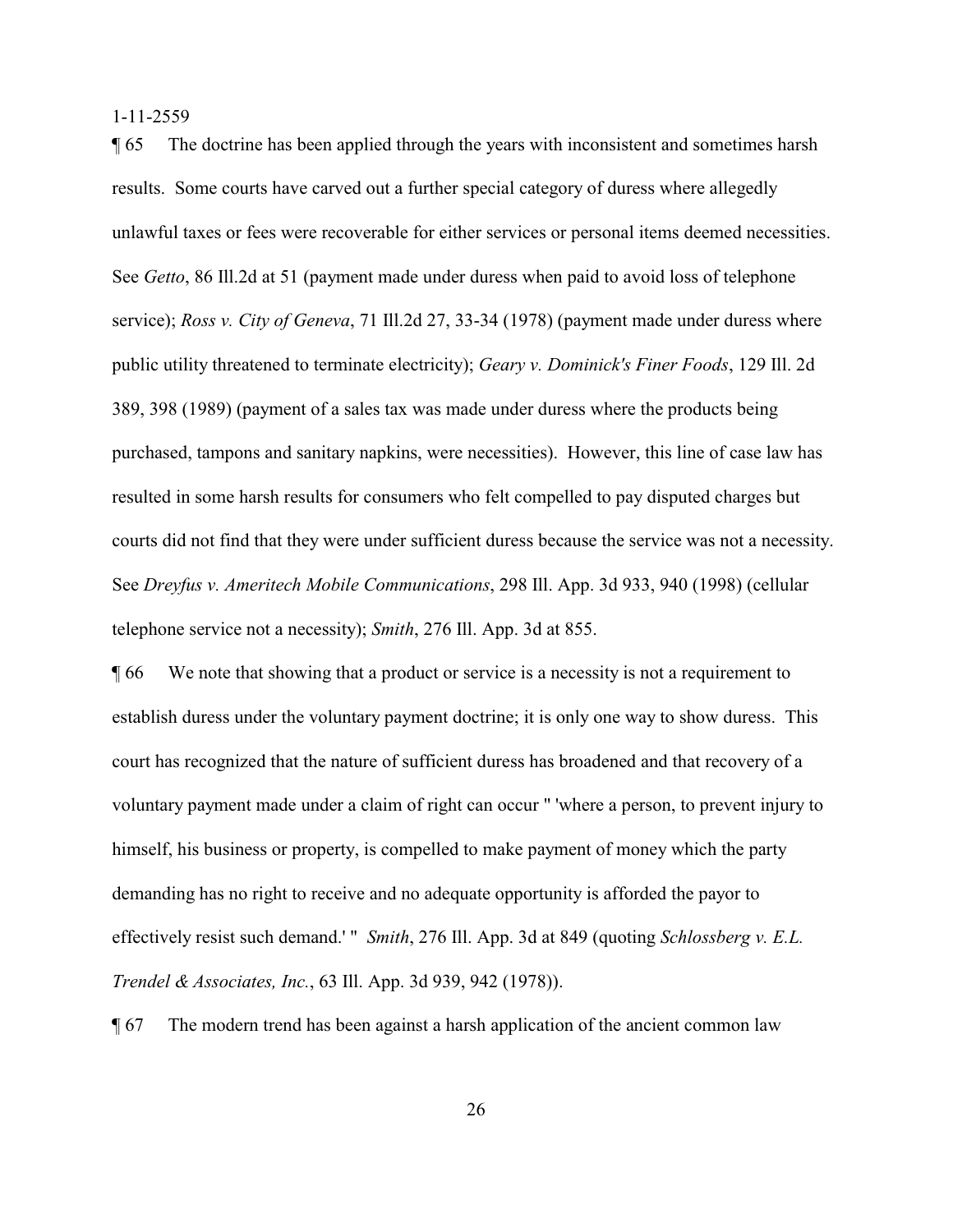voluntary payment doctrine. In *Raintree Homes, Inc. v. Vill. of Long Grove*, 389 Ill. App. 3d 836 (2009), the trial court found in favor of a plaintiff developer in the developer's declaratory judgment action wherein a village ordinance requiring the payment of impact fees as a condition of obtaining building permits was found unenforceable. The *Raintree* appellate court concluded that the trial court did not err in finding that the developer was not barred from recovering by the voluntary payment doctrine because the developer paid the fees under duress. The court was persuaded by the developer's testimony if he had been unable to obtain the building permits, his company would have gone out of business and breached its contracts with its customers. *Raintree Homes, Inc.*, 389 Ill. App. 3d at 864. Raintree could not have obtained any building permits without paying the associated impact fees. The court held that duress was established because "[w]ithout building permits, [Raintree] could not have legally built homes in the Village." *Raintree Homes, Inc*., 389 Ill. App. 3d at 865. Further, the court held that the fact that Raintree apparently profited did not change the court's conclusion and missed the point that it paid the fees under duress. *Id.* 

¶ 68 In a case involving facts more similar to the present case before us, *Norton v. City of Chicago*, 293 Ill. App. 3d 620 (1997), the plaintiffs challenged a \$3 delinquent penalty fee on parking fines and brought suit against the City of Chicago, a collection agency, and Cook County. We reversed the summary judgment granted in favor of the county and held that the action was not barred by the voluntary payment doctrine because the demand notices from the City were coercive enough to render the plaintiffs' payment involuntary. The demand notices sent to plaintiffs threatened "further legal action," a "default judgment in the amount of \$35 plus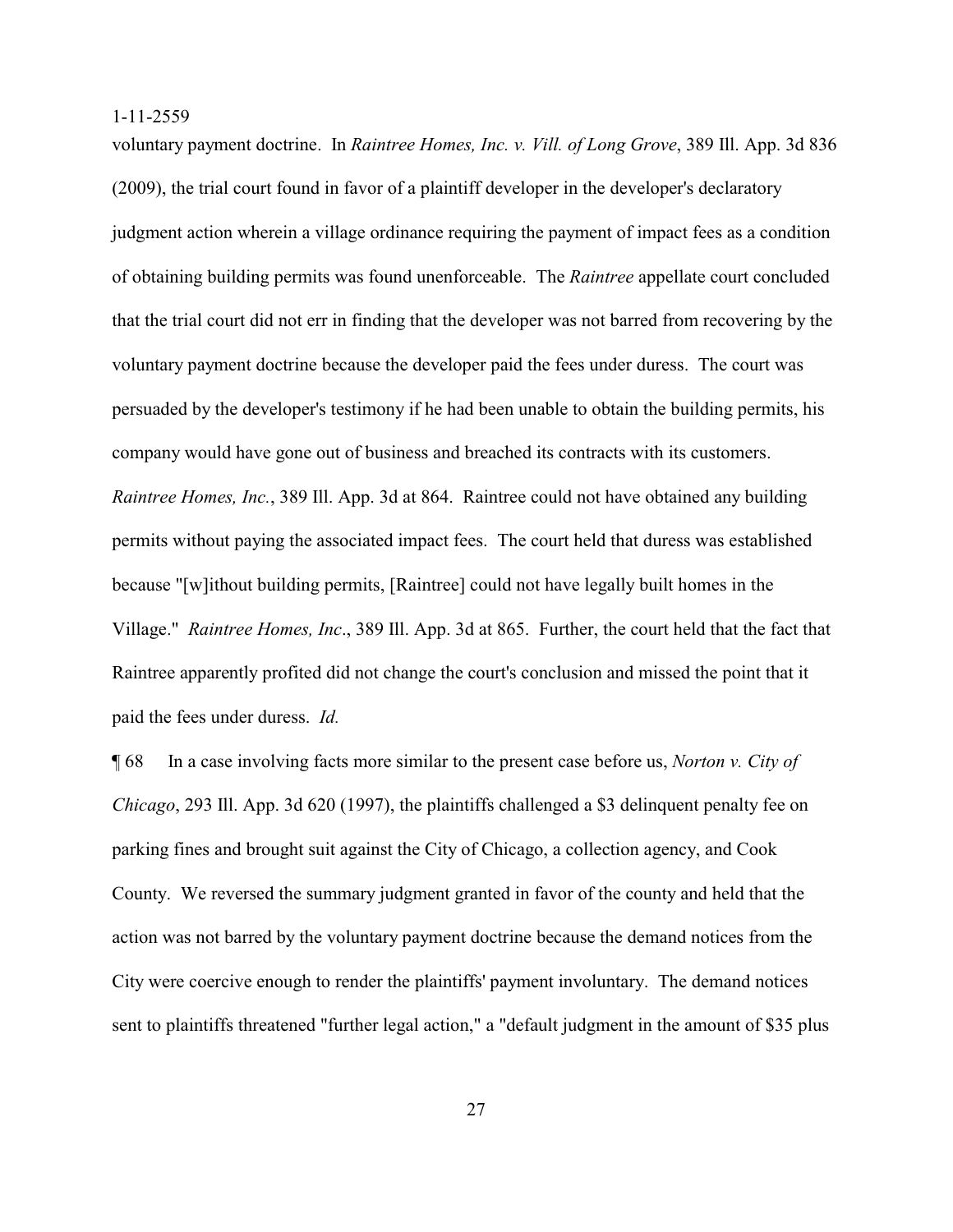court costs," to "take action to recover payment in a larger amount," or to "demand the maximum fine allowed by law." *Norton*, 293 Ill. App. 3d at 627. Further, the mailing directed the plaintiffs not to contact the traffic court and that, "No information will be given or payment accepted at Traffic Court." *Id*.

¶ 69 Similarly here, although the notices of citation from the City stated that one could either pay or contest the fine, here the City's ordinances had similar coercive language and effect as the notices in *Norton*. The Chicago Municipal Code provisions provided that unless a stay was obtained in court, even if administrative remedies were exhausted, if payment was not made within 21 days a determination of liability would be entered, collection actions could be taken, and plaintiffs would then be liable for attorney fees and costs, and could also have their vehicles immobilized. In relevant part, section 9-100-120 of the City's red light camera ordinance provided the following:

"(a) If any fine or penalty is owing and unpaid after a determination of liability under this chapter has become final and the respondent *has exhausted or failed to exhaust* judicial procedures for review, the Department of Revenue shall cause a notice of final determination of liability to be sent to the respondent in accordance with Section 9-100-  $050(f)$ .

(b) Any fine and penalty, if applicable, remaining unpaid after the notice of final determination of liability is sent shall constitute a debt due and owing the city which may be enforced in the manner set forth in Section 2-14-103 of this Code. Failure of the respondent to pay such fine or penalty within 21 days of the date of the notice *may result*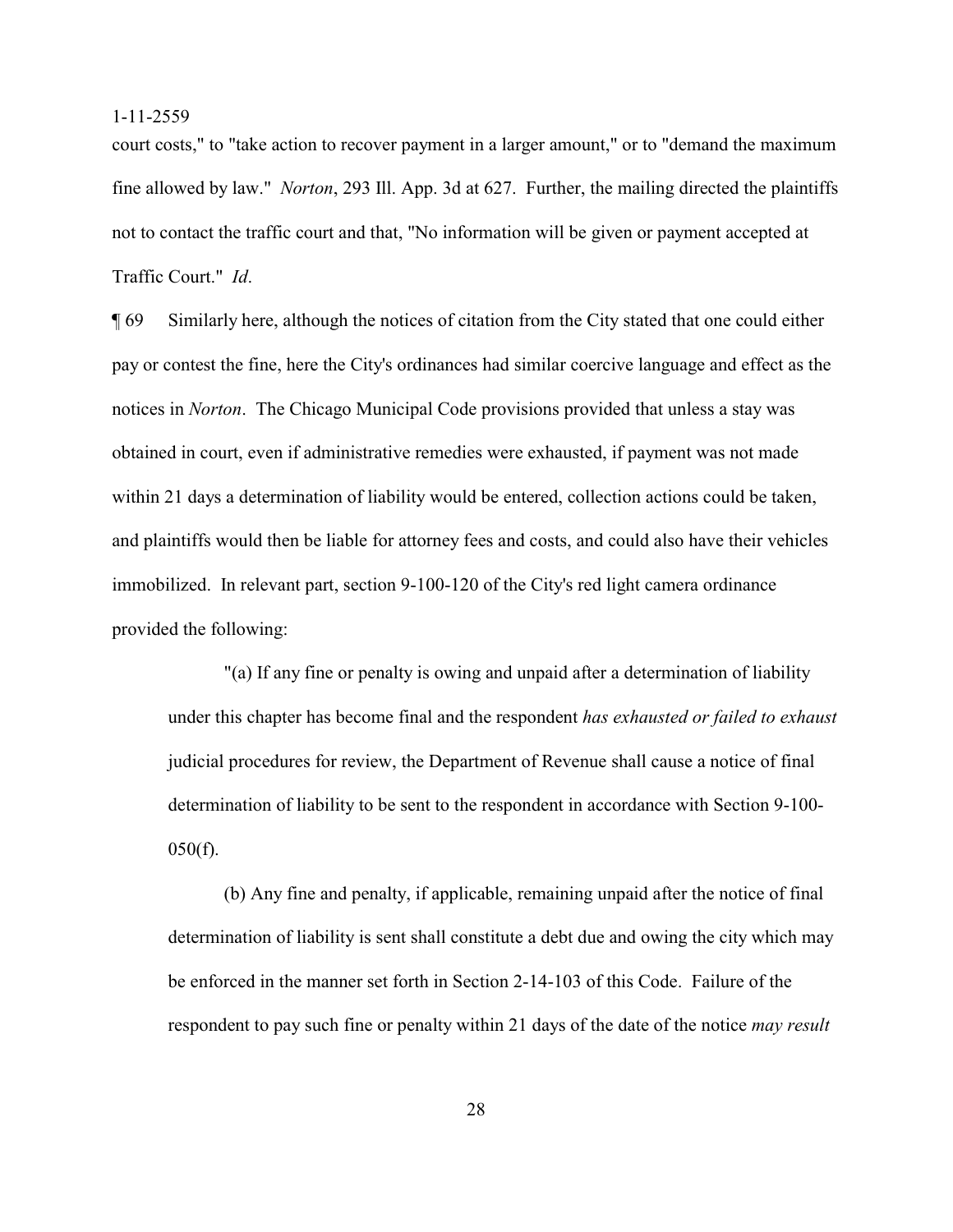*in the immobilization of the person's vehicle* pursuant to the procedures described in Section 9-100-120." (Emphasis added.) Chicago Municipal Code § 9-102-060 (added July 9, 2003).

¶ 70 Section 2-14-103 provides for the following enforcement:

(a) Any fine, other sanction or costs imposed by an administrative law officer's order that remain unpaid after the exhaustion of, or the failure to exhaust, judicial review procedures shall be a debt due and owing the city and, as such, *may be collected in accordance with applicable law*.

(b) *After the expiration of the period in which judicial review may be sought, unless stayed by a court of competent jurisdiction*, the findings, decision and order of an administrative law officer may be enforced in the same manner as a judgment entered by a court of competent jurisdiction.

(c) In any case in which a respondent fails to comply with an administrative law officer's order to correct a code violation or imposing a fine or other sanction as a result of a code violation, *any expenses incurred by the city to enforce the administrative law officer's order, including but not limited to, attorney's fees, court costs and costs related to property demolition or foreclosure, after they are fixed by a court of competent jurisdiction or an administrative law officer shall be a debt due and owing the city*. Prior to any expenses being fixed by an administrative law officer, the respondent shall be provided with notice that states that the respondent shall appear at a hearing before an administrative law officer to determine whether the respondent has failed to comply with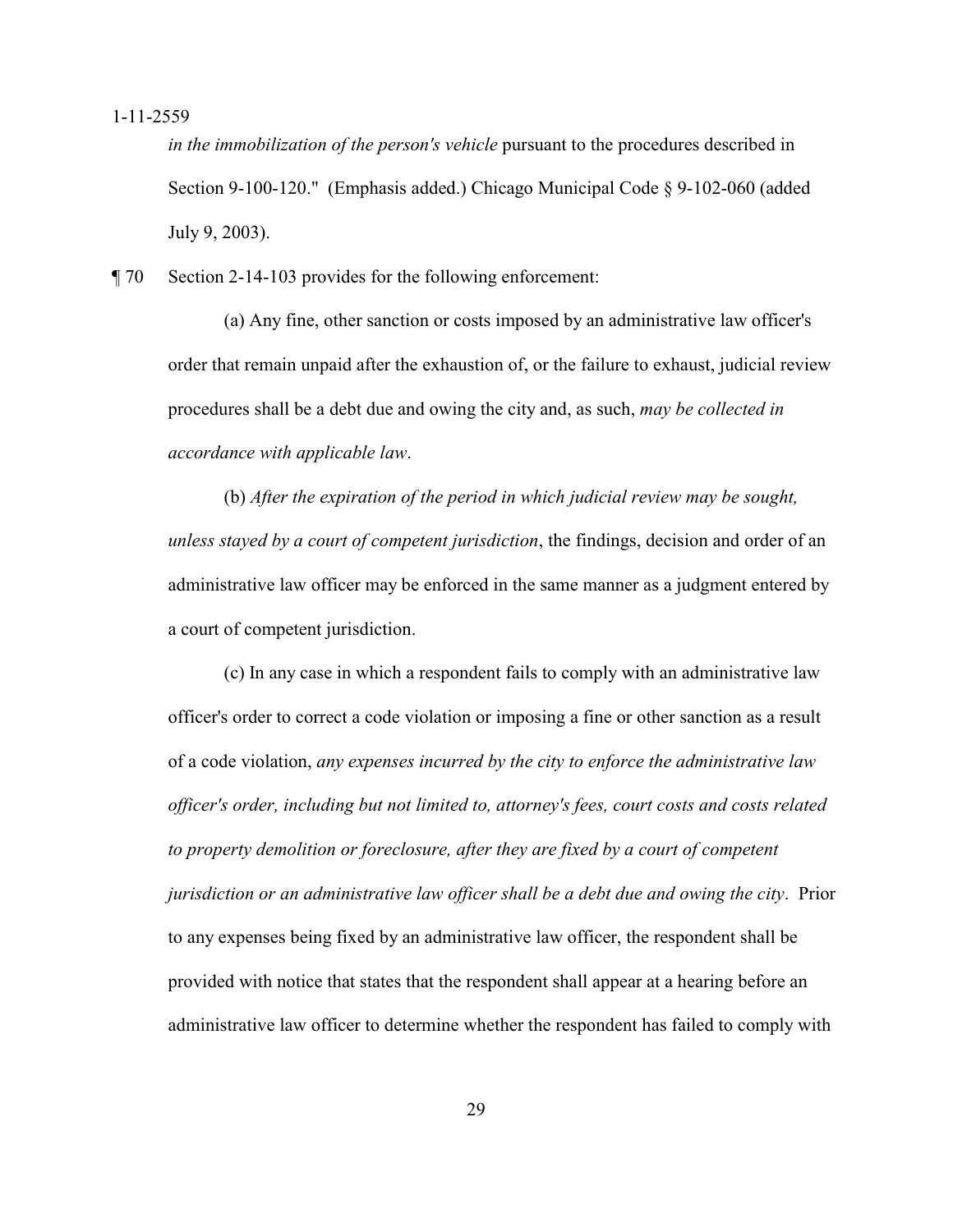the administrative law officer's order. The notice shall set the time for the hearing, which shall not be less than seven days from the date that notice is served. Notice shall be served by first class mail and the seven-day period shall begin to run on the date that the notice was deposited in the mail.

(d) Upon being recorded in the manner required by Article XII of the Code of Civil Procedure or by the Uniform Commercial Code, *a lien shall be imposed on the real estate or personal estate, or both*, of the respondent in the amount of a debt due and owing the city. The lien may be enforced in the same manner as a judgment lien pursuant to a judgment of a court of competent jurisdiction." (Emphasis added) Chicago Municipal Code, § 2-14-103 (added April 29, 1998).

¶ 71 Thus, unless plaintiffs were to obtain a stay in a court of competent jurisdiction prior to the expiration of the period for judicial review, the fine becomes a judgment owed to the City, even if plaintiffs pursued the exhaustion of administrative remedies, the City could impose a lien on plaintiffs' property and pursue all avenues for collection, and plaintiffs would be liable for attorney fees and costs. Meanwhile, the City provided cited registered vehicle owners only 21 days to pay.

¶ 72 Further, section 9-100-120 in relevant part provides:

"(b) When the registered owner of a vehicle has accumulated three or more final determinations of parking violation or compliance liability, including a final determination of liability for a violation of Section 9-102-020, in any combination, for which the fines and penalties, if applicable, have not been paid in full, the city traffic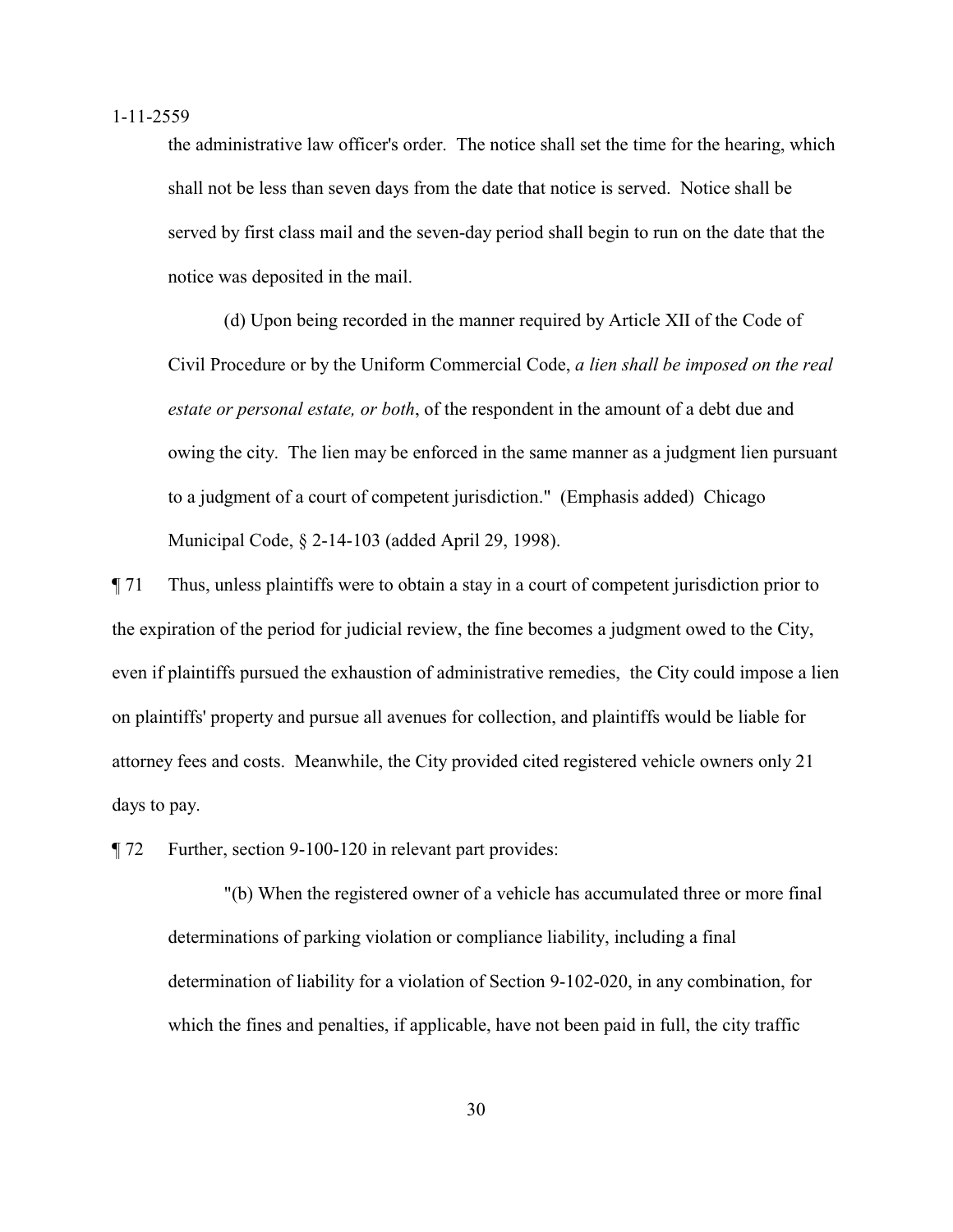compliance administrator shall cause a notice of impending vehicle immobilization to be sent, in accordance with Section 9-100-050(f). \*\*\* Failure to pay the fines and penalties owed within 21 days from the date of the notice will result in the inclusion of the state registration number of the vehicle or vehicles of such owner on an immobilization list. A person may challenge the validity of the notice of impending vehicle immobilization by requesting a hearing and appearing in person to submit evidence which would conclusively disprove liability within 21 days of the date of the notice. Documentary evidence which would conclusively disprove liability shall be based on the following grounds:

(1) that all fines and penalties for the violations cited in the notice have been paid in full; or

(2) that the registered owner has not accumulated three or more final determinations of parking or compliance violations liability which were unpaid at the time the notice of impending vehicle immobilization was issued; or

(3) in the case of a violation of Section 9-102-020, that the registered owner has not been issued a final determination of liability under Section 9-102- 060. Chicago Municipal Code, § 9-100-120 (amended July 9, 2003).

Chicago Municipal Code § 9-102-120(b) (amended July 9, 2003).

¶ 73 The City argues that there was no duress because "plaintiffs could have challenged their red light camera tickets without incurring adverse consequences until after the proceedings were resolved." However, the above provisions establish that even if plaintiffs had exhausted their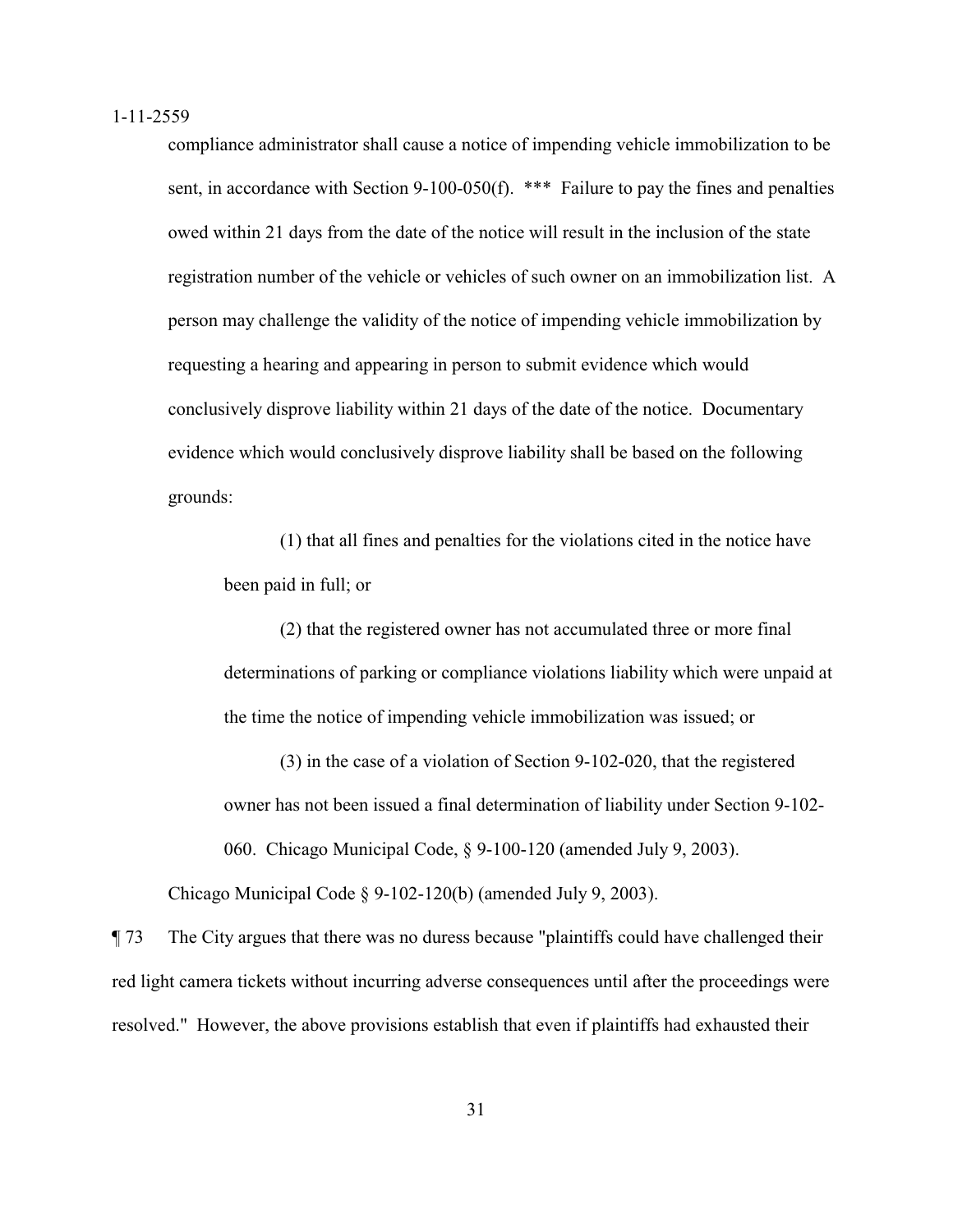administrative remedy, unless they obtained a stay in court, a notice of final determination would still issue, with the resulting judgment, potential liability for the City's costs and attorney fees, and possible immobilization of their vehicles. Chicago Municipal Code § 9-102-060 (added July 9, 2003).

¶ 74 Finally, the only administrative review provided for was to challenge liability, not to challenge the legality of the ordinance itself, which is what plaintiffs have done in this case. Chicago Municipal Code § 9-102-120(b) (amended July 9, 2003).

¶ 75 A review of precedent reveals that payments to the City of Chicago have been found to be voluntary where there is no immediate threat to the payor's property or threat of imposition of penalties. See, e.g., *Elston v. City of Chicago*, 40 Ill. 514 (1866) (payment of void assessment voluntary where only threat of levy and no immediate ability to take possession of payor's goods); *Arms v. City of Chicago*, 251 Ill. App. 532 (1929) (payment was voluntary where there was no evidence of threats by the City to impose penalties for failure to obtain electrical licenses). Here, there was both a threat to the plaintiffs' property (in the form of a judgment lien) and a threat of penalties.

¶ 76 The City relies on a case from 1968, *Berg v. City of Chicago*, 97 Ill. App. 2d 410 (1968), for the proposition that payment was voluntary and plaintiffs were not under duress because they had the option to pay the fine or to appeal and did not appeal. *Berg* held that because no appeals were taken from the judgments for the traffic fines in municipal court, "the fines were paid under a mistake of law and not under duress." *Berg*, 97 Ill. App. 2d at 425. The validity of *Berg* is questionable, as it is well established that "a party who challenges the validity of a statute on its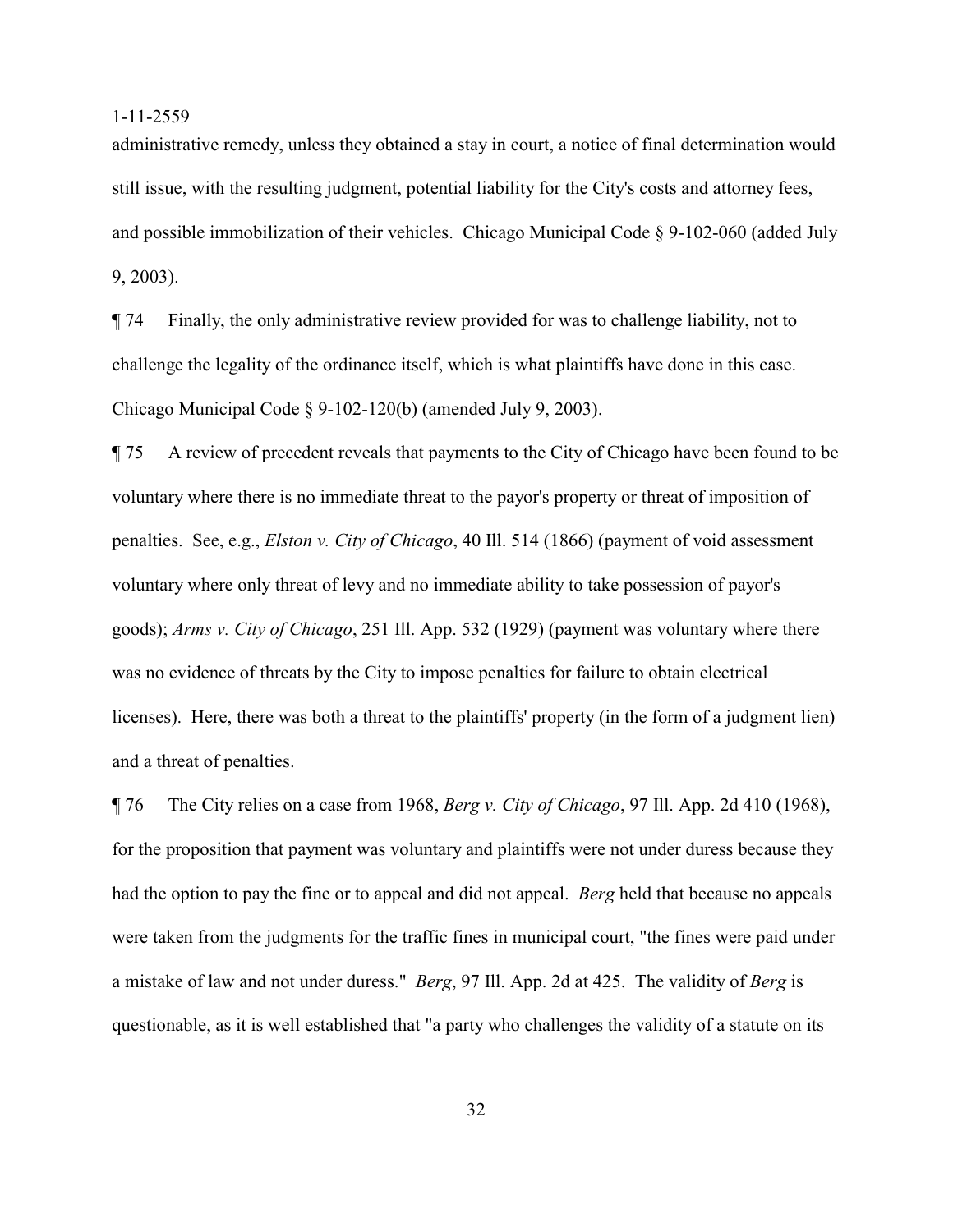face is not required to exhaust administrative remedies." *Illinois Health Maintenance Organization Guaranty Ass'n v. Shapo*, 357 Ill. App. 3d 122, 137 (2005). " 'The reason for this exception is apparent: administrative review is confined to the proofs offered and the record created before the agency' " and "[a] facial attack to the constitutionality of a statute, which presents purely legal questions, is not dependent for its assertion or its resolution on the administrative record.*" Shapo*, 357 Ill. App. 3d at 137 (quoting *Arvia v. Madigan*, 209 Ill.2d 520, 532-33 (2004)). Administrative exhaustion is also not required where the enabling legislation is challenged. See *Sedlock v. Board of Trustees of Police Pension Fund of City of Ottawa*, 367 Ill. App. 3d 526, 528 (2006) ("Where an administrative assertion of authority to hear or determine certain matters is challenged on its face as not authorized by the enabling legislation, such a facial attack does not implicate the exhaustion doctrine and exhaustion is not required."). Plaintiffs are correct that no Illinois Court has since relied on *Berg*, other than the circuit court below for the proposition cited by the City.

¶ 77 The City concedes that plaintiffs may bring a declaratory judgment action to challenge the validity of a law without exhausting administrative remedies, but then argues that the voluntary payment doctrine provides a valid defense, an argument which we reject in this case.

¶ 78 To hold that payment of fines for citations under the City red light ordinance was "voluntary" is to ignore the practical reality of duress to pay such citations issued by the City under the City's ordinances. If the threat of having phone service shut off established duress in *Getto*, and the threat of lost business for a real estate developer was sufficient to establish duress in *Raintree*, one would be hard–pressed to claim that a judgment, exposure to fees and costs, and